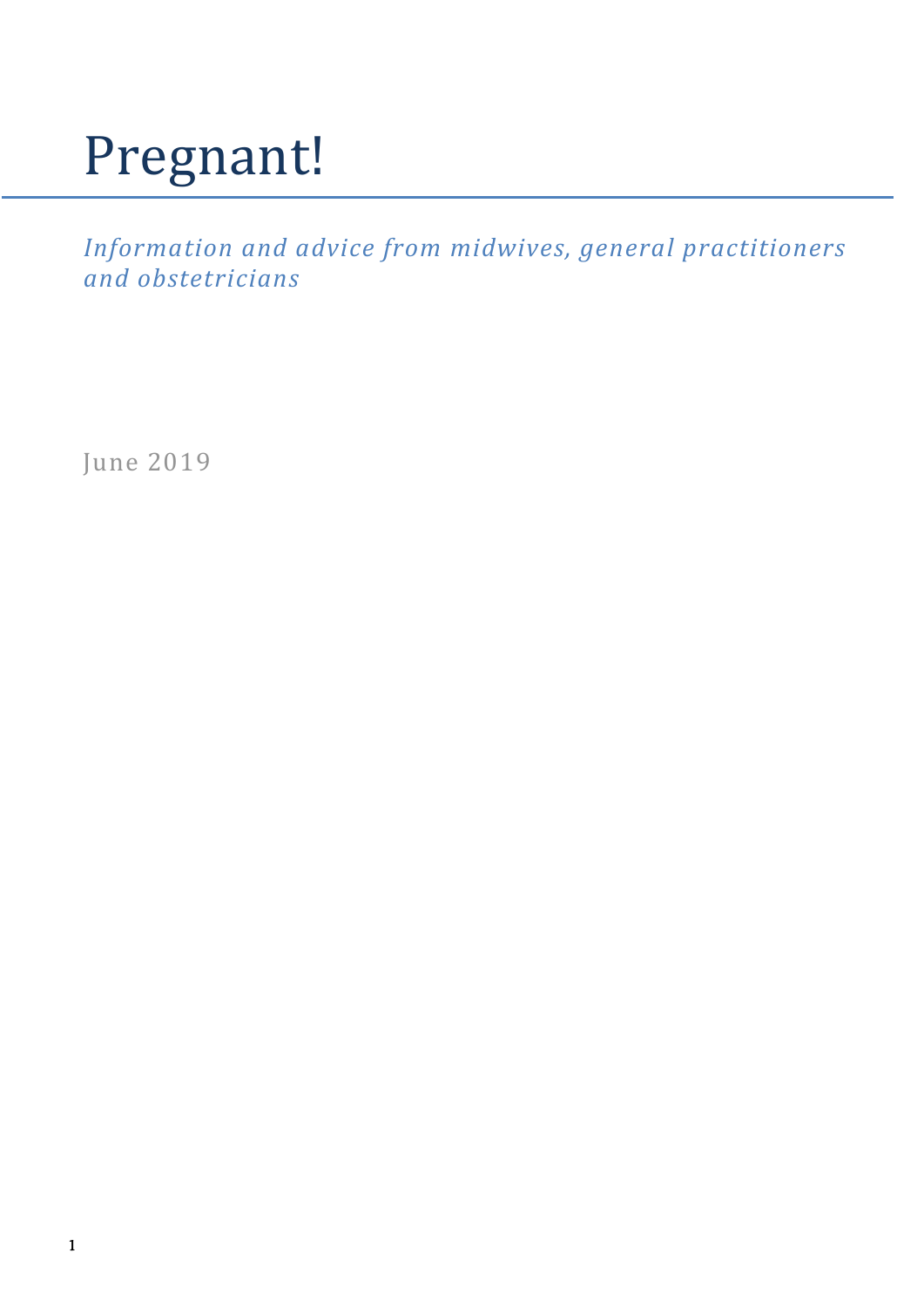© June 2019 NVOG, KNOV, NHG, Erfocentrum, K&Z, CPZ and RIVM.

This document contains general information for pregnant women and their partners. The information herein was collected by the following organisations: the Dutch Society for Obstetrics and Gynaecology (NVOG), the Royal Dutch Organisation of Midwives (KNOV), the Dutch College of General Practitioners (NHG), the Erfocentrum, the Dutch Child & Hospital Foundation (K&Z), College Perinatale Zorg (Perinatal Care Board) and the National Institute for Public Health and the Environment (RIVM).

*Consultants involved in the 'Pregnant' brochure working group:*

Lareb (Pharmacovigilance Centre), the Royal Dutch Pharmacists Association (KNMP), the Netherlands Nutrition Centre, Centre of Expertise Maternity Care, and the Dutch Patient Alliance for Rare and Genetic Diseases (VSOP).

Anyone may copy this brochure without permission, provided that it is copied in full, is unabridged, and that the source is acknowledged. The above organisations are not legally liable for any shortcomings in this brochure. They have, however, devoted great care and attention to its contents. The brochure is updated annually.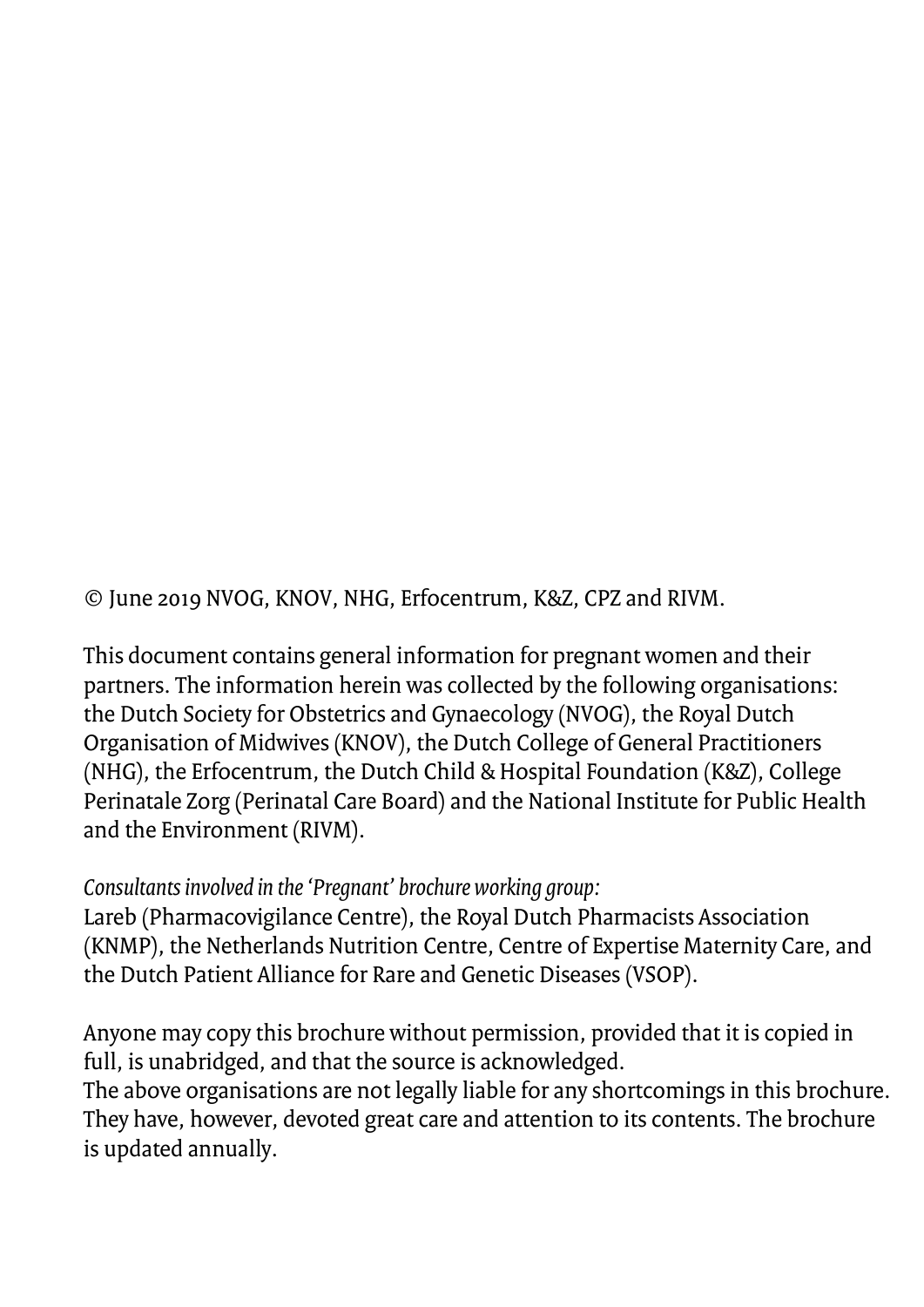### Pregnant!

Being pregnant is very special. You will probably have many questions about your pregnancy and the various check-ups you will be invited to attend. What should you expect during a visit to the midwife, general practitioner (GP) or obstetrician? What tests and examinations are available? What about your diet, sport, work and taking medicine? This document offers information about these and many other topics. During pregnancy, you may experience pregnancy-related symptoms. Or in case of symptoms that require you to contact your midwife or obstetrician directly. These too are described in this document.

### **Changes**

Pregnancy is a period of significant changes, both physical and emotional. Every woman will experience being pregnant differently. Some feel better than ever for nine months, while others may have some health problems. Some can continue working as usual until six weeks before the due date, while others have to adjust their activities somewhat sooner. You may experience emotional changes such as mood swings.For most women and their partners, pregnancy is a happy time. However, there can be concerns about relationships, work, finances or the course of the pregnancy itself.

### **Care during pregnancy**

In the Netherlands, expectant mothers receive expert care throughout pregnancy and childbirth, provided by a midwife or sometimes by a general practitioner who practises obstetrics. They are specially trained to oversee a normal pregnancy and birth. Will you need specialist care during either pregnancy or childbirth? In that case, you will be under the care of an obstetrician, an obstetrician in training or a clinical midwife at the hospital. There is good cooperation between midwives, GPs and obstetricians, so you can count on good care for you and your child.

### **About this document**

This document contains general information about what pregnant women can normally expect in terms of care and information. In all cases, however, written information just supplements the details provided during the interview with the midwife, GP or obstetrician. Are you under the care of your GP? In that case, where it says 'midwife', please also read 'GP'. Although the brochure focuses on you, the expectant mother, much of the information it contains is also relevant to your partner. There is a lot of additional information available. A list of websites and other sources is included at the end of this brochure. If you have any further questions, your midwife or obstetrician is there to help.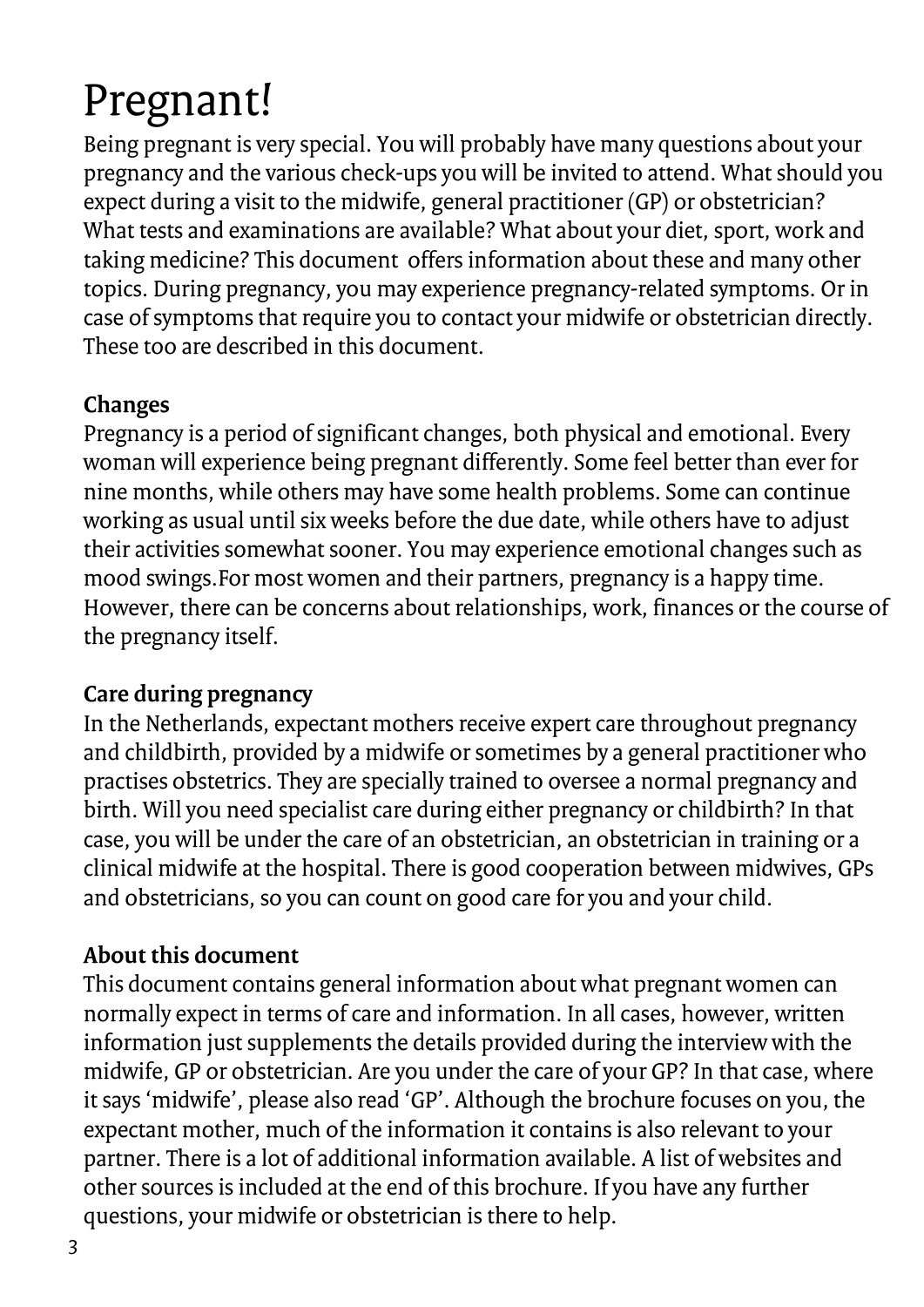### **Contents**

| 1. | The first visit to the midwife of                                                                                                                                                                                                    |
|----|--------------------------------------------------------------------------------------------------------------------------------------------------------------------------------------------------------------------------------------|
| 2. | From once every four weeks to once a week<br>Physical examination                                                                                                                                                                    |
| 3. |                                                                                                                                                                                                                                      |
| 4. | Antibodies to foreign blood groups<br>Infectious diseases                                                                                                                                                                            |
| 5. | Prenatal screening for Down syndrome, Edwards'<br>syndrome and Patau's syndrome<br>20-week ultrasound scan                                                                                                                           |
| 6. | Preparing for the birth and maternity care 28<br>How do you prepare?<br>Indicate what you want in your birth plan<br>Location of childbirth<br>Arrange maternity care<br><b>Breastfeeding</b><br>Recognition and choice of last name |
| 7. | Moment of childbirth                                                                                                                                                                                                                 |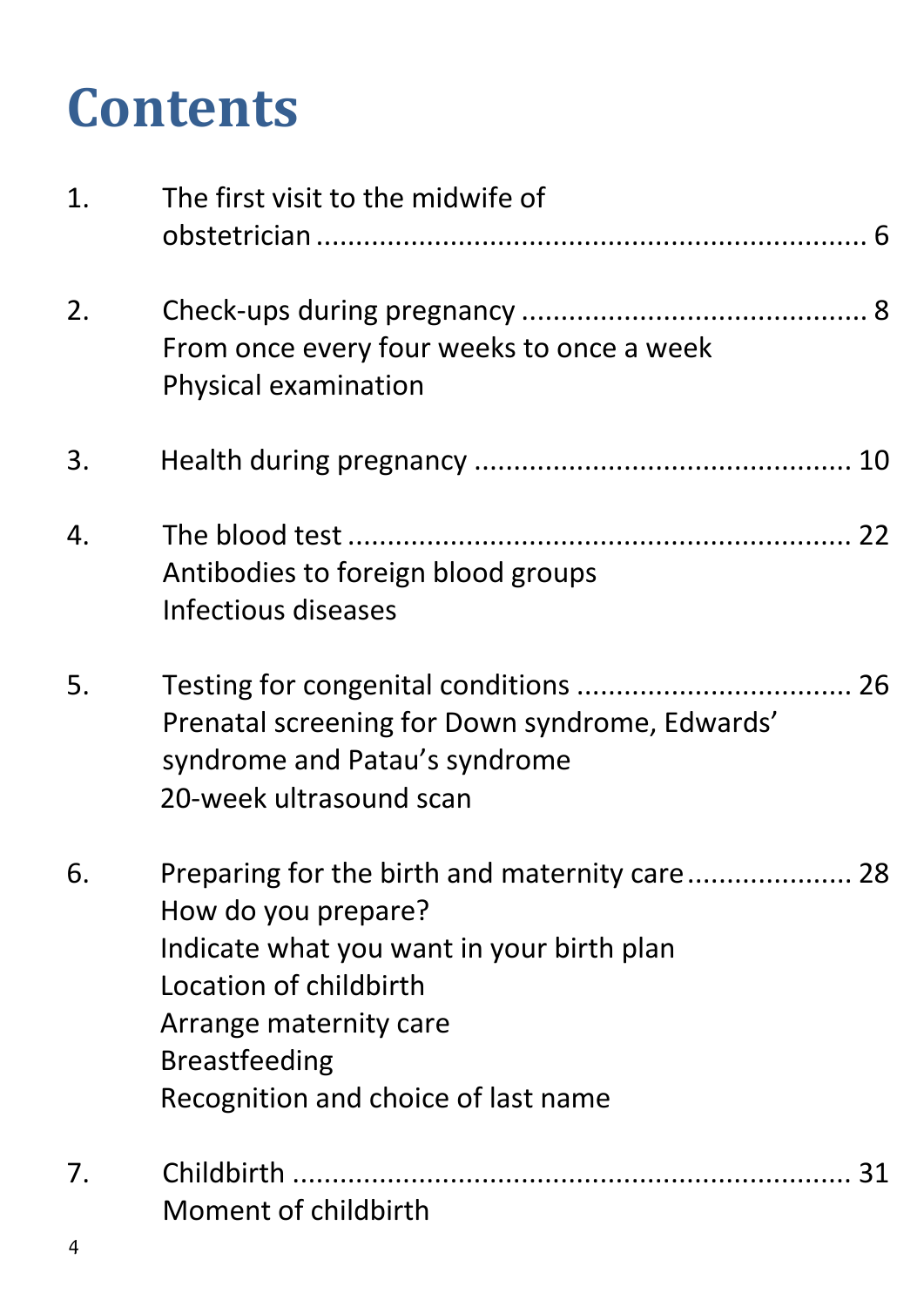The start of the labour Contractions, dilation and pushing Complications

- 8. [After childbirth...............................................................](#page-32-0) 33 The first weeks with your baby Registering the birth Maternity care Medicines and breastfeeding Jaundice in newborn babies The 'heel prick' Hearing test The child healthcare centre ('Consultatiebureau') Vaccinations Returning to work
- 9. [Privacy............................................................................](#page-35-0) 36 1.Information about your pregnancy and delivery 2.Screenings during the pregnancy
- 10. [More information...........................................................](#page-38-0) 39 Contact your midwife or obstetrician immediately if you have any of the following symptoms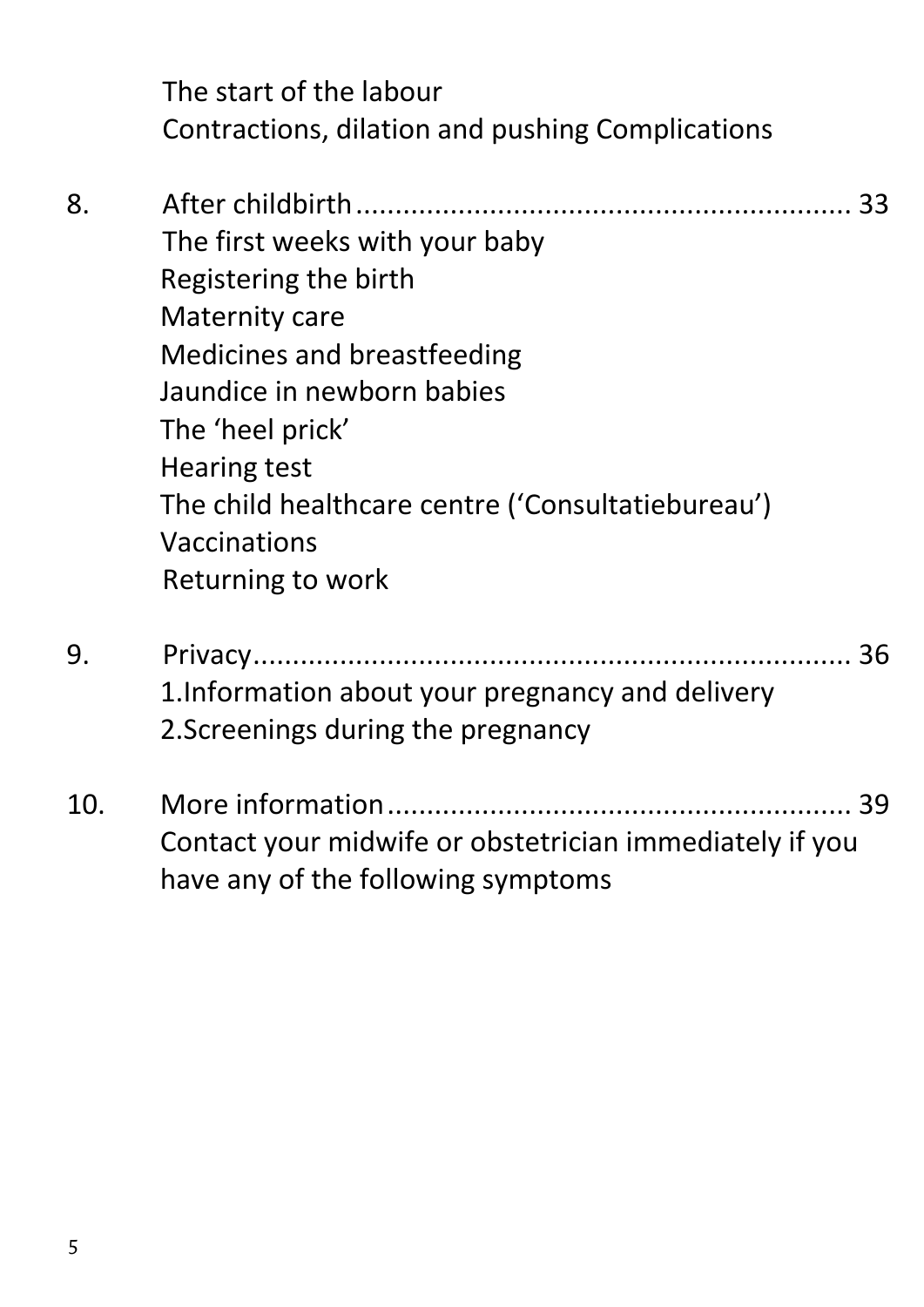## <span id="page-5-0"></span>1. The first visit to the midwife of obstetrician

### **Pregnant? Make an appointment soon**

As soon as you know that you are pregnant, you should make an appointment with the midwife or obstetrician as soon as possible. H or she will inform your GP.

You must be careful when taking medicines during pregnancy. You should therefore inform your pharmacist that you are pregnant.

### **What will the midwife or obstetrician discuss with you?**

Your first visit to the midwife or obstetrician will usually involve a short physical examination. She (or he) will measure your blood pressure and may wish to check the size of your uterus. You will have an opportunity to discuss the following aspects:

- **Due date.** During your first or second visit, you will be offered an ultrasound examination (also known as a sonogram or 'echo'). This will help the midwife or obstetrician to determine how long you have been pregnant. The ultrasound also shows whether the baby's heart is beating normally, and whether there is more than one baby: you may be expecting twins! To calculate your 'due date', the midwife will ask whether your last period was normal and on time. You may find it useful to write down the date of your last period and the date on which you stopped taking the contraceptive pill (if applicable) and take these notes with you to the appointment.
- **Previous pregnancies**. The midwife or obstetrician will ask whether this is your first child. If not, you will be asked about the course of previous pregnancies: were there any problems?
- **Your health and the health of your partner**. To form a general impression of your health, the midwife or obstetrician will ask about your medical history: any diseases you have had, operations and treatments, and whether you have ever received a blood transfusion. Have you been taking medication in the last few months?Do you have any current health complaints? She will also ask whether you smoke, drink alcohol or use drugs, or have done so in the past.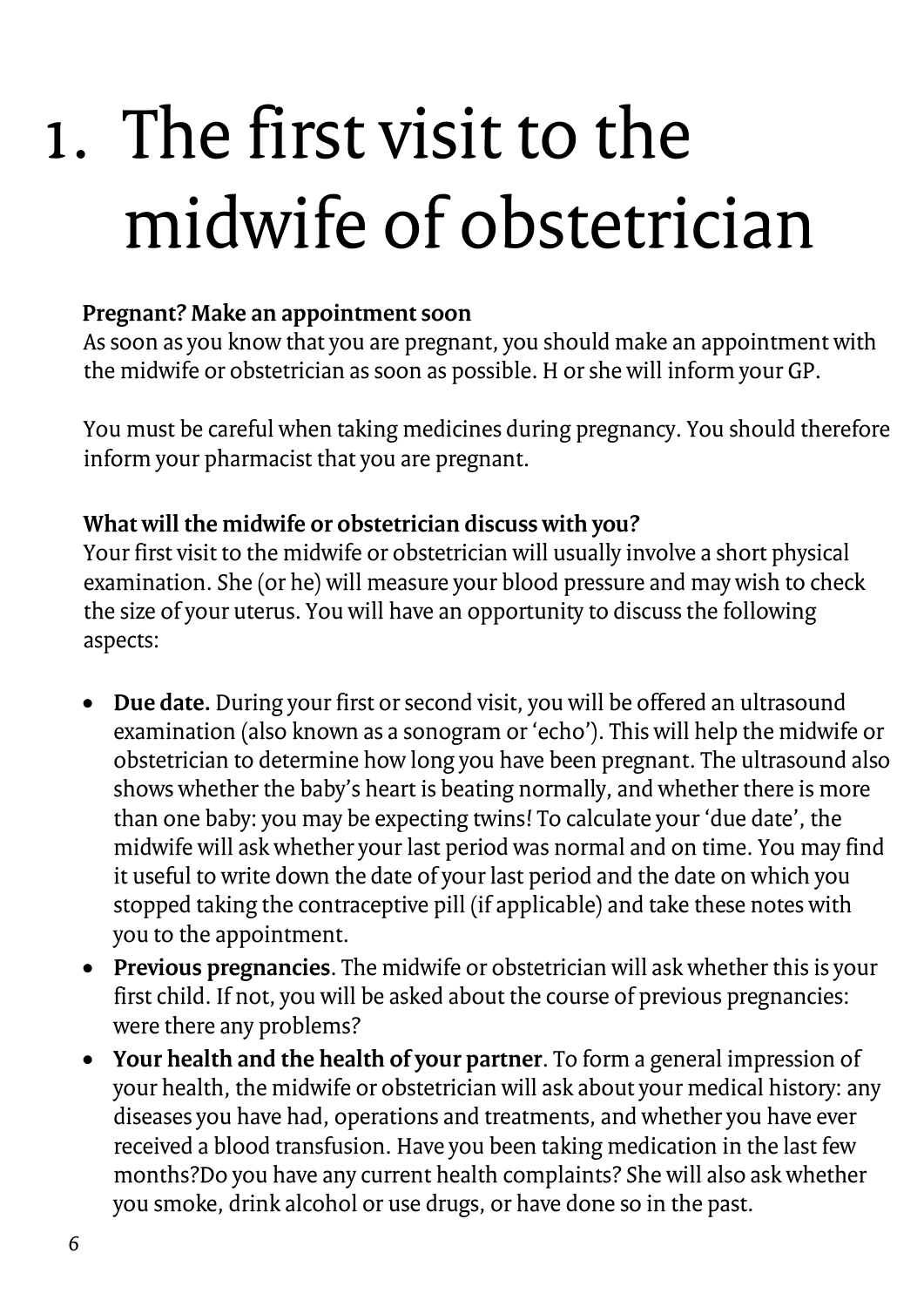- **Health of your family members.** You will be asked about the health of both your own family and your partner's family. Is there any history of diabetes, cystic fibrosis, spina bifida, Down's syndrome, muscular disorders or heart defects, for example?
- **Your personal situation**. What is your living situation? Do you live alone or with a partner? What does your work involve? What hobbies do you have? If there are special circumstances in your life, it would be wise to make this known. Perhaps you will have to deal with changes, for example in the areas of relationships, finance, housing or employment, during your pregnancy.
- **Your work circumstances**. It is good to consider any occupational risks to you or your unborn child. You can also ask your employer about this.
- **Tests and examinations**. Your midwife or obstetrician will explain the blood tests (see page 20) and will discuss the optional screening for Down syndrome, Edwards' syndrome and Patau's syndrome and the optional 20-week ultrasound scan (see page 25).

### **Ask questions**

You are encouraged to provide as much information as you can and to ask any questions you may have. You may find it useful to write down your questions before the appointment so that you don't forget. You are welcome to bring your partner or a friend/family member to any appointment.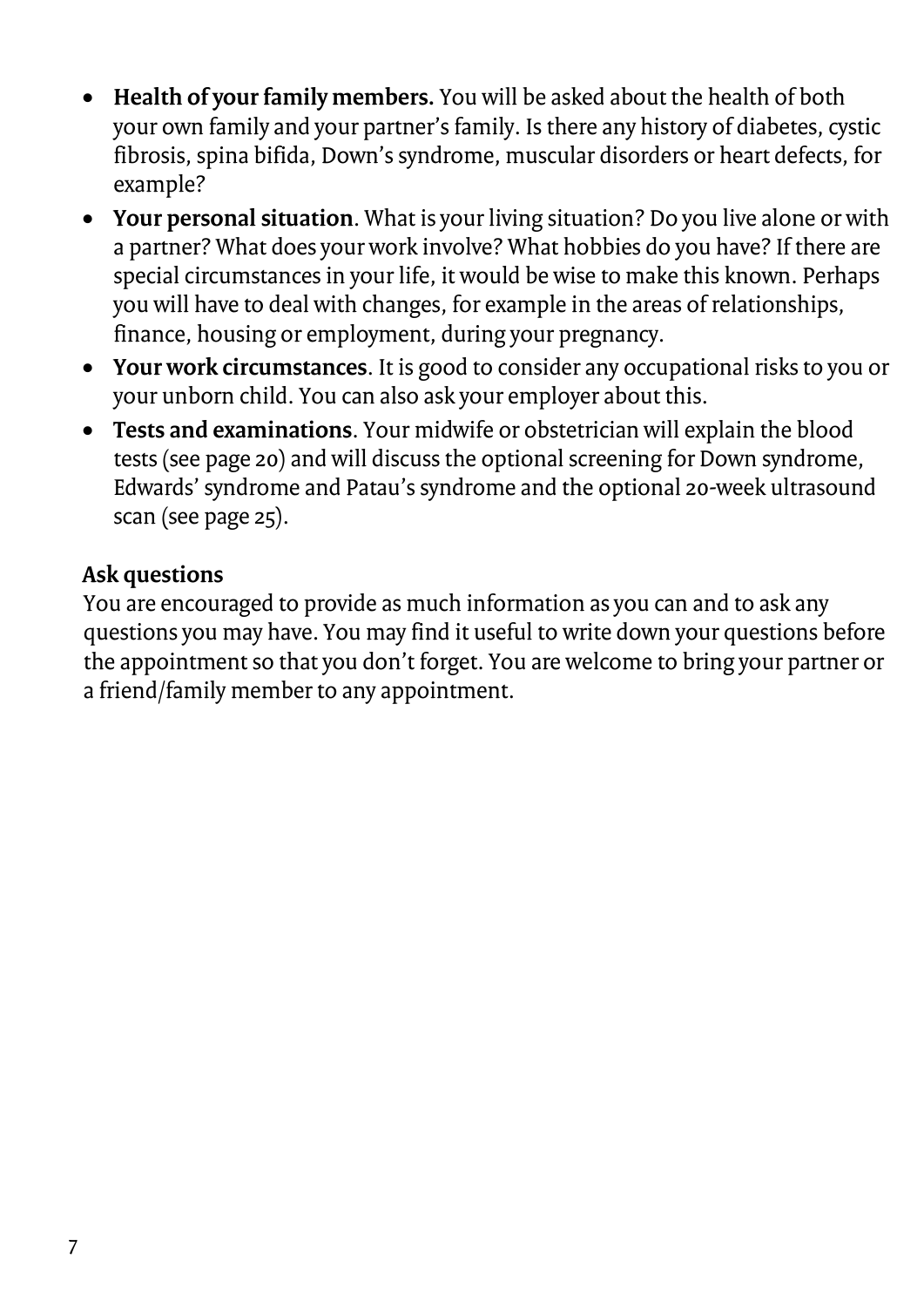# <span id="page-7-0"></span>2. Check-ups during pregnancy

### **From once every four weeks to once a week**

Your midwife or obstetrician will monitor the course of your pregnancy at regular intervals. Usually, you will be invited for a check-up every four weeks during the first half of the pregnancy. The frequency then increases to weekly appointments as the due date approaches. However, this is only a general indication: more or fewer appointments may be scheduled depending on your personal situation. What do these check-ups involve? First, your midwife or obstetrician will ask how you are feeling and how you are experiencing the pregnancy. Once again, you are encouraged to ask any questions you may have. Towards the end of your pregnancy, you will discuss the birth itself and any wishes and expectations you may have.

### **Physical examination**

Every appointment includes a physical examination:

- Your abdomen and uterus will be checked to ascertain that your baby is growing normally.
- From the third month onwards, the midwife will also check the baby's heartbeat.
- In the final months of pregnancy, the midwife or obstetrician will assess your child's position. During the last few weeks, checks are made to see whether the baby has settled properly into the pelvis.
- Your blood pressure will be measured. Low blood pressure during pregnancy is not a cause for concern but can cause some minor problems, such as feeling faint or dizzy when standing up. High blood pressure does not cause any symptoms but will require extra care for you and your baby.

Your midwife or obstetrician may wish to conduct an additional ultrasound as a precaution, especially if:

- there is any doubt about the size and growth of your baby.
- you have experienced unusual blood loss.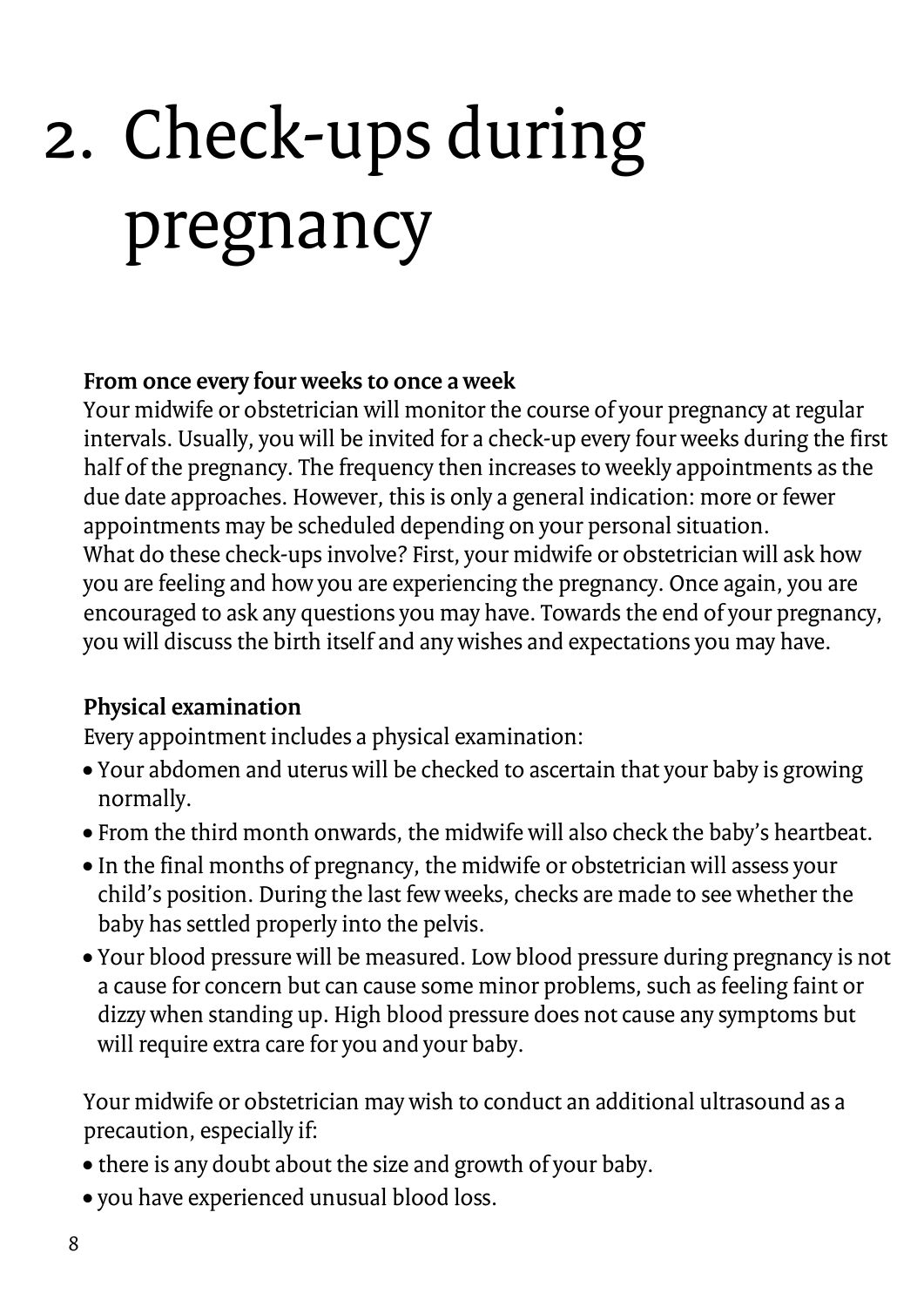• the position of the baby cannot be determined by external examination.

Look on pages 38 and 39 to see which symptoms mean you should contact your midwife or obstetrician immediately.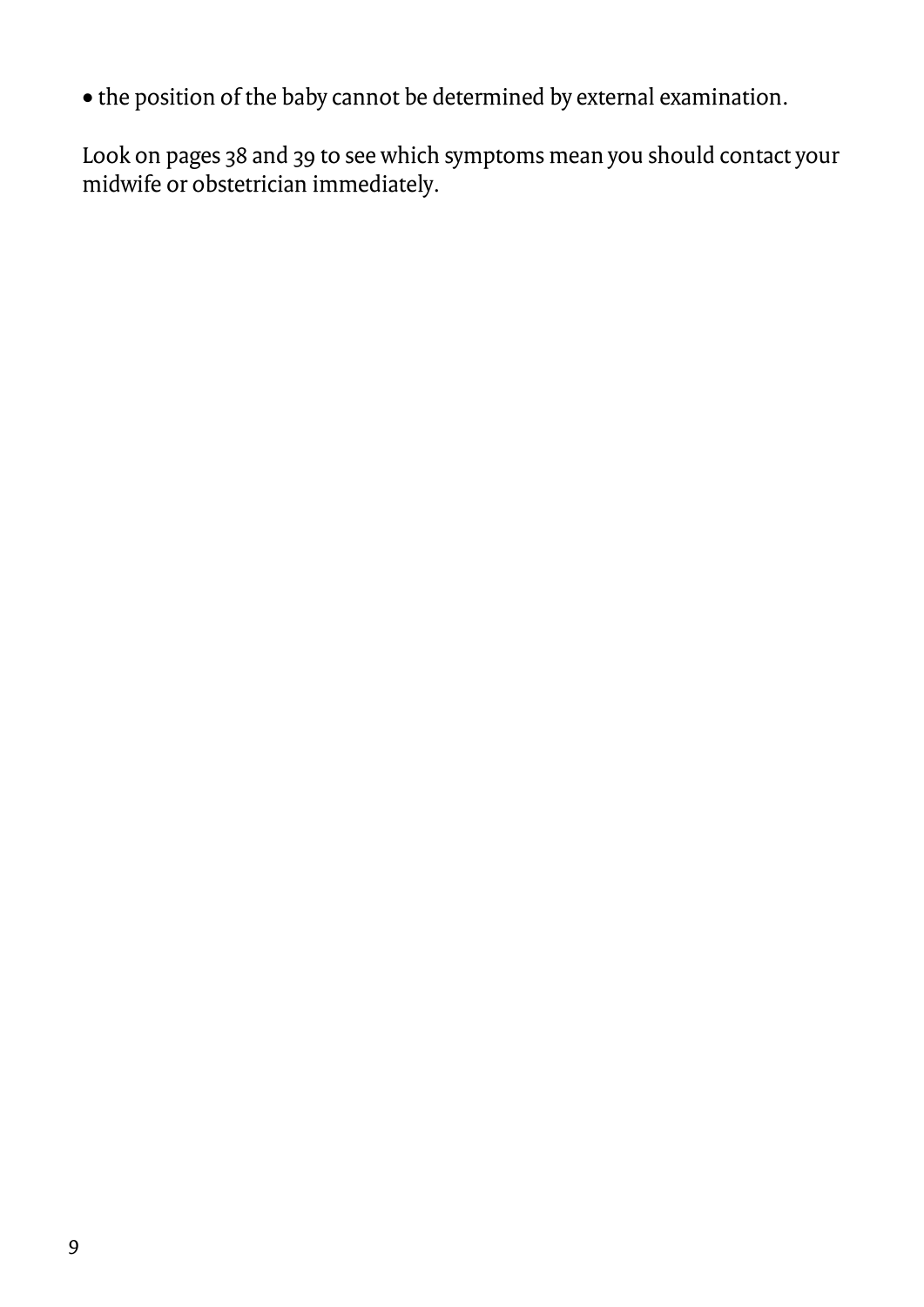# <span id="page-9-0"></span>**3.** Health during pregnancy

When you are pregnant, looking after your health becomes more important than ever. After all, your health affects that of your baby. You can expect many physical changes. Most are a normal part of being pregnant but may nevertheless cause some anxiety.

This chapter describes some of the most common health problems experienced by expectant mothers and offers advice about how to ensure a healthy pregnancy. If you have any questions, your midwife or obstetrician is there to help. The information on pages 38 and 39 tells you which symptoms mean you should contact your midwife or obstetrician immediately.

### **Haemorrhoids**

Haemorrhoids (piles) are enlarged and swollen blood vessels in or around the lower rectum and anus which can cause itching and pain. Unfortunately, they are very common during pregnancy. Pressure can worsen the symptoms and it is therefore advisable to ensure regular, soft bowel movements (see page 17).

### **Alcohol**

Do not drink alcohol if you want to become pregnant or are pregnant, or if you are breastfeeding. Even small amounts of alcohol can be harmful to the pregnancy and to your child's growth and development. Possible risks are damage to your child's brain or other organs, a prematurely born child or a child with a low birth weight. The risk of damage increases in proportion to how often and how much you drink, and there is no safe amount.

Contact your midwife, obstetrician or GP if you want to talk about your alcohol consumption and need help. For more information, please visit www.alcoholinfo.nl.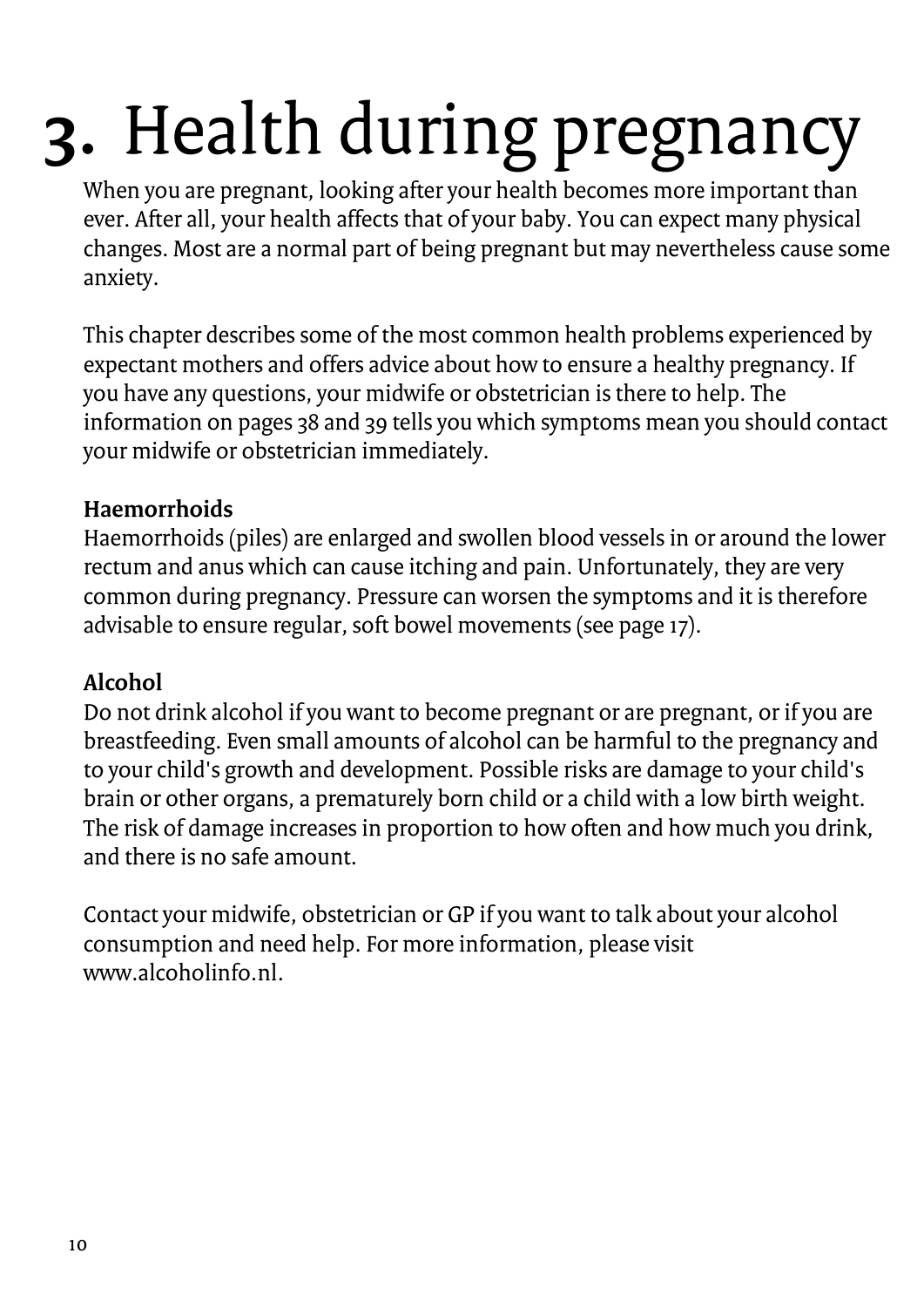### **Contagious diseases**

If you contract an infectious disease during your pregnancy, this may have consequences for the health of your unborn child. If you have been in contact with anyone with a childhood illness such as chickenpox, rubella or fifth disease, contact your midwife or obstetrician. Or have you been in contact with someone who has another infectious disease, such as whooping cough?

Cytomegalovirus (CMV) can also be harmful to your unborn child. The virus is commonly found in the saliva and urine of young children. Good hygiene practices are important to reduce the risk of catching contagious diseases including CMV, such as washing hands with soap after wiping children's noses or changing nappies. It is also advisable to avoid sharing cutlery with your child, or to put your child's dummy in your mouth, for this reason.

### **Blood loss**

Inform your midwife or obstetrician if you experience any loss of blood (vaginal bleeding) during pregnancy. Blood loss is relatively common during pregnancy, particularly during the first three months. There are several possible causes, such as the fertilized egg implanting itself into the womb or a small abrasion to the cervix. Blood loss can sometimes be due to a miscarriage.

### **Heartburn**

Some expectant mothers experience frequent or severe acid indigestion ('heartburn'). It is often made worse by drinking coffee, orange juice or fizzy drinks, or by eating fatty foods. Try cutting these out of your diet. If this does not relieve the problem, ask your midwife or obstetrician for advice.

### **Drugs**

The use of recreational drugs is strongly discouraged if you want to become pregnant, are already pregnant or if you are breastfeeding. The use of soft drugs (marijuana, weed, hash) can seriously harm your baby, especially in combination with alcohol or tobacco. Hard drugs, such as cocaine, ecstasy (XTC) and heroin, are dangerous to unborn babies. The use of mushrooms is advised against, because this can cause harm to the unborn child. Depending on the drug concerned, your baby could be born with withdrawal symptoms, a congenital defect or a developmental disorder.

If you use hard drugs, stopping during pregnancy can cause withdrawal symptoms in the unborn child. Always seek professional help and advice.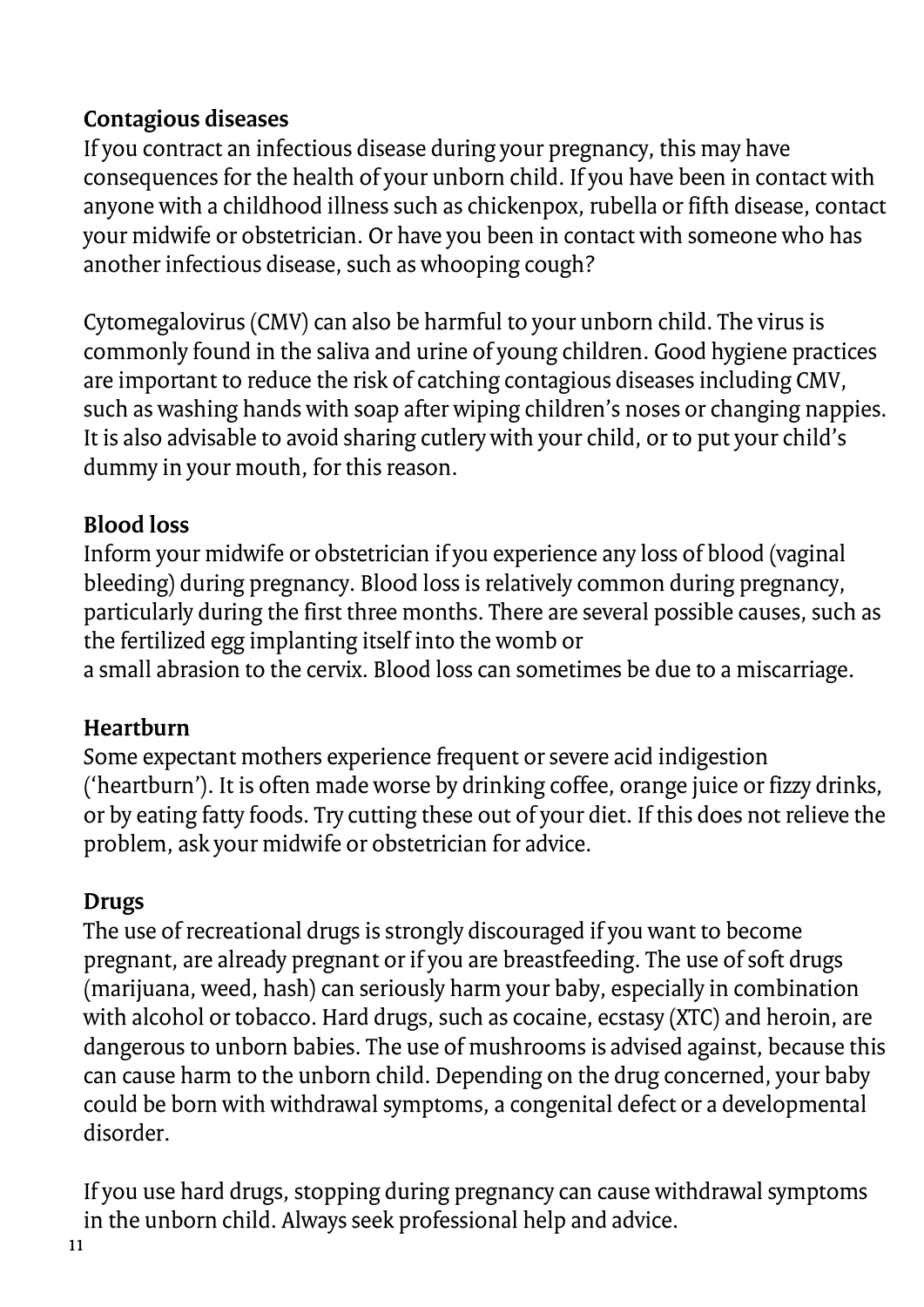For more information about drugs se[e www.drugsinfo.nl o](http://www.drugsinfo.nl/)[r www.mainline.nl.](http://www.mainline.nl/)

### **Emotions during pregnancy**

For most women, pregnancy is a time of great changes. It can bring about many different emotions for you and your partner. Those emotions can be either positive or negative. If the negative emotions dominate, you should discuss them with a professional such as your midwife or obstetrician. You can find information about stress and mental health problems during pregnancy and afterwards at [www.lkpz.nl.](http://www.lkpz.nl/)

### **Folic acid**

Taking folic acid reduces the risk of your child being born with a neural tube defect, cleft lip or cleft palate. You are probably already taking a folic acid supplement. If not, and if you are still in the early stages of pregnancy, it is not too late to start. You should take folic acid until the tenth week of pregnancy (i.e. ten weeks after the first day of your last period). The recommended dose is 0.4 or 0.5 milligrams per day. Folic acid tablets can be obtained 'over the counter' from any pharmacist or high street chemist: no prescription is required. For further information (in Dutch), se[e www.strakszwangerworden.nl.](http://www.strakszwangerworden.nl/)

### **Braxton Hicks contractions**

You may experience sudden spasms of the uterine muscles. These are termed Braxton Hicks contractions (popularly known as 'practice contractions'). Occasional contractions are not a cause for concern. However, if you experience them regularly or with increasing frequency, it is advisable to inform your midwife or obstetrician.

### **Iodine tablets**

It is important to have iodine tablets at home when you are pregnant. You need to take these in case of a nuclear accident. This will protect your unborn child from thyroid cancer. Only take them when the government issues a statement telling you to do so; not before. You can buy a box of iodine tablets for €2.95 from the pharmacy or chemist. For more information (in Dutch), visit [www.waaromkrijgikjodiumtabletten.nl.](http://www.waaromkrijgikjodiumtabletten.nl/)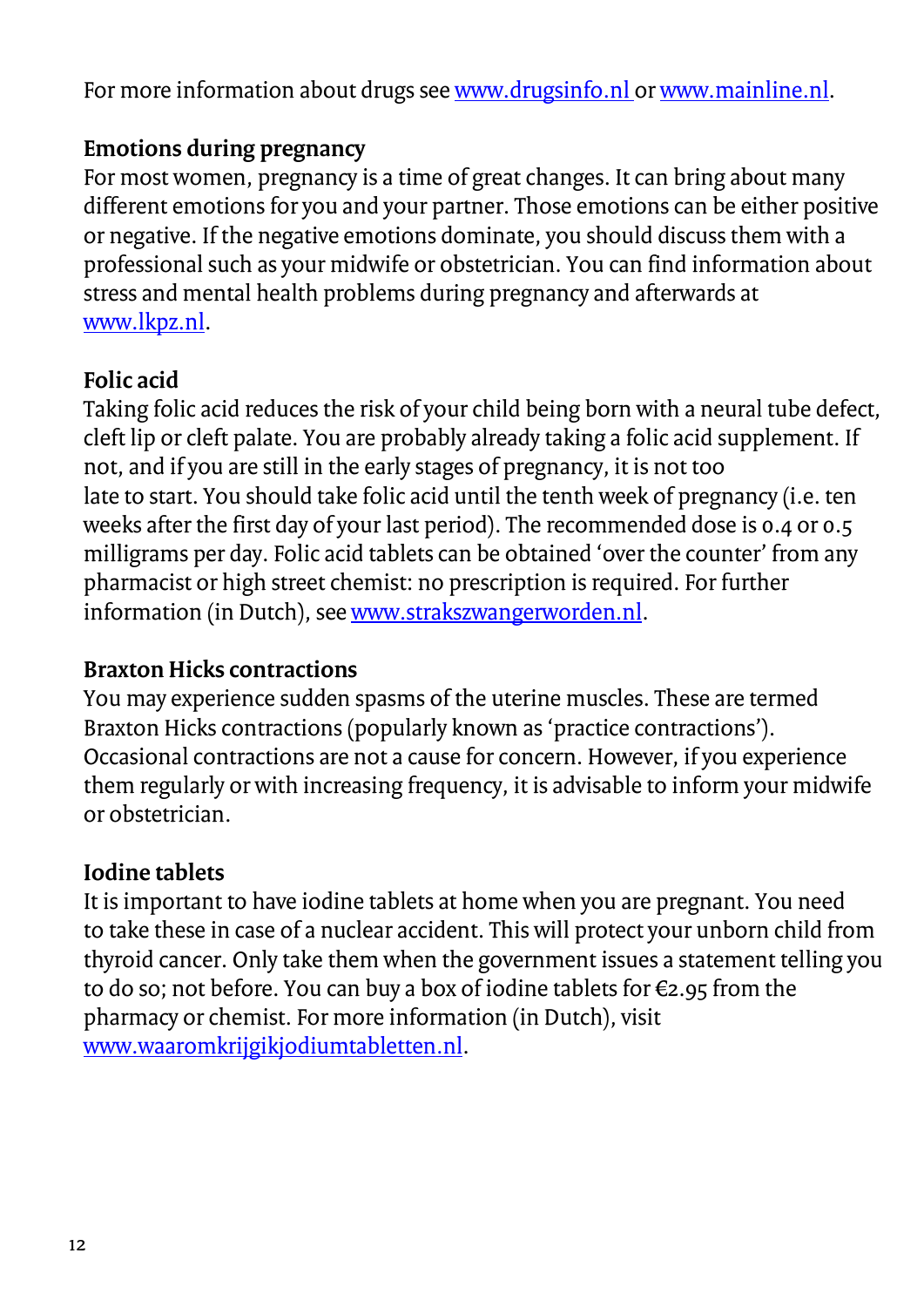### **Gardening and the litter box (toxoplasma)**

Toxoplasmosis is a disease that can be harmful to your unborn child. If you have had toxoplasmosis in the past, then you will have immunity against future infection. The disease is causes by a parasite which is found in the faeces of cats (particularly kittens). The parasite can therefore also be found in sand pits.

Wear globes when cleaning the cat litter tray and while gardening, and wash your hands afterwards. Also wash your hands and those of your children, also after they have been playing in the sand pit.

Avoiding eating raw meat and unwashed fruit and vegetables also helps to prevent you catching toxoplasmosis (see page 18 and 19). For more information (in Dutch) on toxoplasmosis, see [www.rivm.nl/Onderwerpen/T/Toxoplasmose.](https://www.rivm.nl/Onderwerpen/T/Toxoplasmose)

### **Medicines**

Always tell your midwife or obstetrician about all the medicines you are taking, whether prescription drugs or 'over the counter' remedies (self medication). You must exercise extreme caution in taking any pharmaceutical product. Some can influence the baby's development even in the earliest stages of pregnancy. You should therefore tell a doctor or specialist who is treating you, your dentist and pharmacist that you are pregnant.

If you have pain, you can take paracetamol without worry. See the patient information leaflet for the dosage. If you need to take paracetamol for several days you should discuss the problem with your midwife or obstetrician. Use other painkillers only after talking to your midwife or obstetrician. A sedative for treatment by a dentist is not a problem, but do tell your dentist that you are pregnant. For more information about the use of medication during pregnancy, visi[t www.lareb.nl.](http://www.lareb.nl/)

### **Nausea**

You may experience nausea and vomiting during the first three to four months of pregnancy, especially early in the day ('morning sickness'). It is often worse if you haven't eaten. You should therefore start the day with a light breakfast. After that, try to divide your food intake into several small meals. You will soon discover which foods you can tolerate best.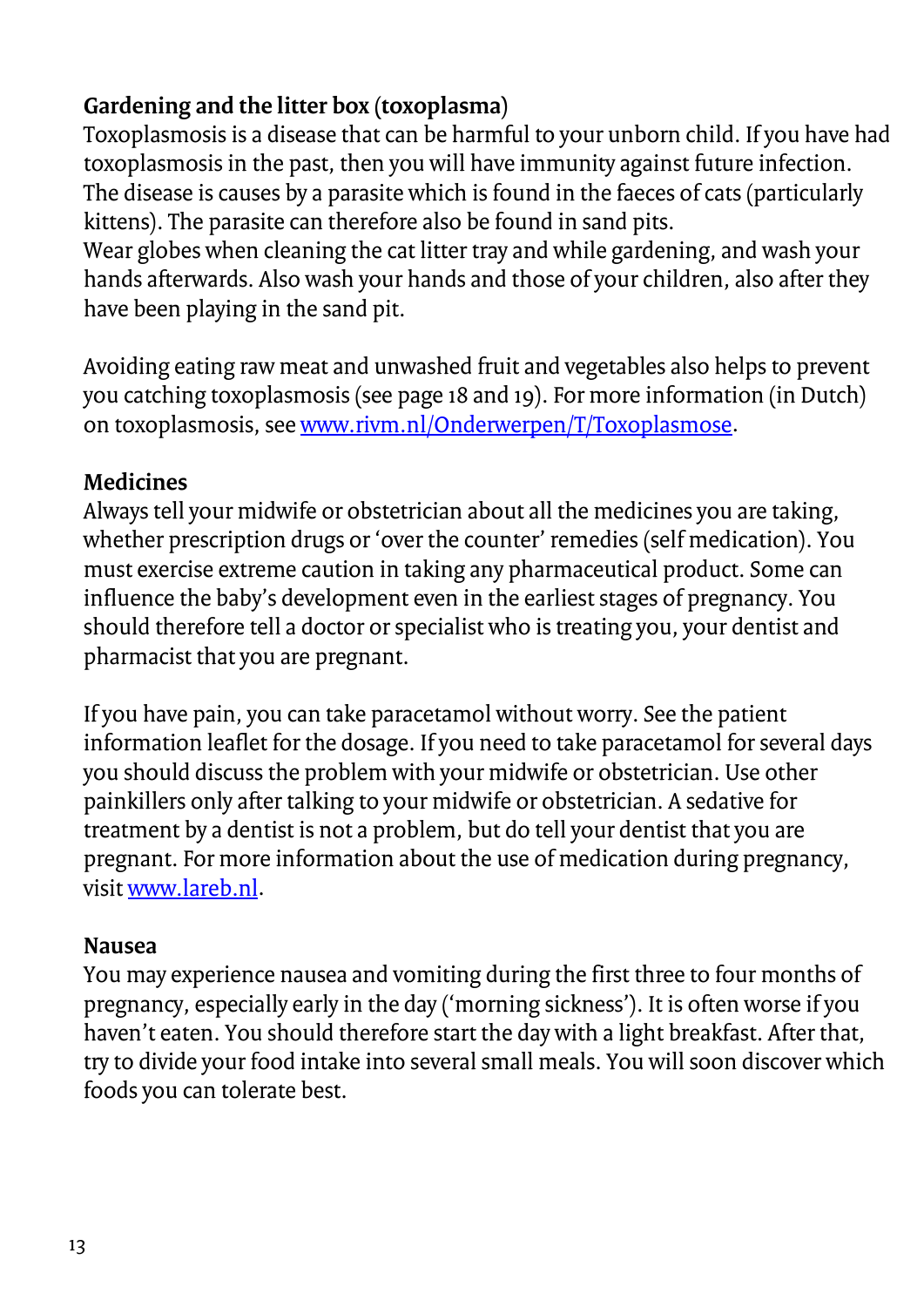### **Tiredness**

You may feel very tired, especially during the first three months of pregnancy. Many women feel that they need more sleep. This is usually due to hormonal changes and is only very rarely associated with anaemia.

### **Pigment spots**

Exposure to ultraviolet light (sunlight or a sunbed) may cause brown patches on your face, known as melasma or 'the mask of pregnancy'. You should stay in the shade where possible. Wear a hat and apply a sunscreen lotion when outdoors. If you do develop pigment spots, they will usually disappear after the pregnancy.

### **Frequent urination**

When you are pregnant, you will probably feel the urge to urinate more often than usual. As your womb expands, it exerts greater pressure on the bladder. If you need to urinate very often and you experience a burning sensation when you do pass water, you may have a bladder infection. Take a urine sample to your GP for testing. If you do have an infection, he or she will prescribe medication.

### **Smoking**

Smoking during pregnancy is harmful for both mother and baby, so quit smoking! That goes for your partner too! Second-hand smoke is also harmful. Smoking increases the risk of a miscarriage,ectopic pregnancy and placental abruption. The baby is at risk of birth defects, low birth weight or premature birth. Premature babies or babies with a very low birth weight have a greater risk of mild or serious problems during and after birth. A very low birth weight also increases the risk of diseases at a later age, such as cardiovascular disease, diabetes and serious obesity. Ask you midwife, GP or medical specialist for help to quit smoking.

After birth, smoking in the child's vicinity increases the risk of SIDS. Growing up in an environment where people smoke also increases the risk of diseases such as asthma or lung disease. See als[o www.rokeninfo.nl o](http://www.rokeninfo.nl/)[r www.rijksoverheid.nl \(](https://www.rijksoverheid.nl/onderwerpen/roken/zwangere-vrouwen-beschermen-tegen-tabaksrook)search for 'zwanger roken'). This information is available in Dutch.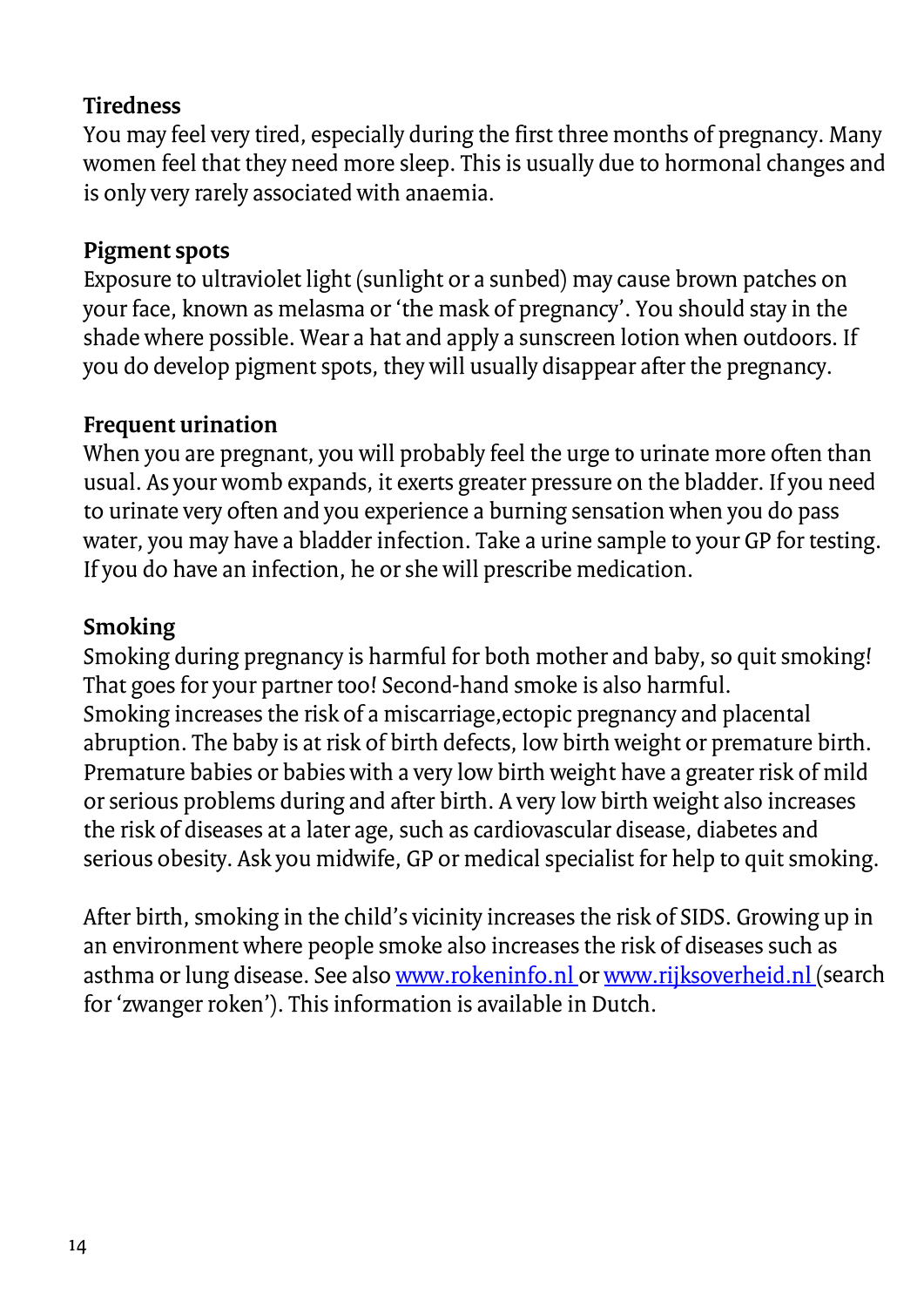### **Backache and pelvic pain**

During pregnancy you may experience pain in the (lower) back or pelvic region. Good posture may help to alleviate the symptoms. If not, seek advice from your midwife or obstetrician. Gentle exercise is also good for you. Some general advice: Bend your knees when stooping or lifting.

Support your lower back with a cushion when sitting.

If you have difficulty getting out of bed, first turn onto your side and then lift your upper body sideways from the waist.

### **Chemicals and other hazardous substances**

Daily life brings you into regular contact with natural as well as man-made chemicals. These substances can be harmful to your health. Whether or not your health suffers depends on the amount of the hazardous substance you ingest. Some products have substances in them that can be harmful if you absorb a lot of them. These include cleaning products (for example bleach with hydrochloride), paint, glues and putties made with solvents such as turpentine or acetone, and pesticides. Your unborn child is extra sensitive when it comes to hazardous substances, so try to limit your exposure to these sorts of products as much as possible.

You can also inhale harmful substances in your own home. That's why it's important to ventilate your home regularly. Information on endocrine disruptors can be found at: [www.rivm.nl/hormoonverstorende-stoffen.](http://www.rivm.nl/hormoonverstorende-stoffen)

### **Sex**

Intimacy and sexuality can be experienced differently during pregnancy. This varies from one person to another and even from pregnancy to pregnancy. In a pregnancy, there are no firm rules or guidelines. Sexual intercourse cannot cause a miscarriage and will not harm the baby.

If you have any questions or problems with regard to sex during pregnancy, you should discuss them with your midwife or obstetrician. He or she can then take them into account during any physical examinations and during childbirth itself. You should also mention any previous unpleasant sexual experiences, or if you should have any problems with having an internal examination.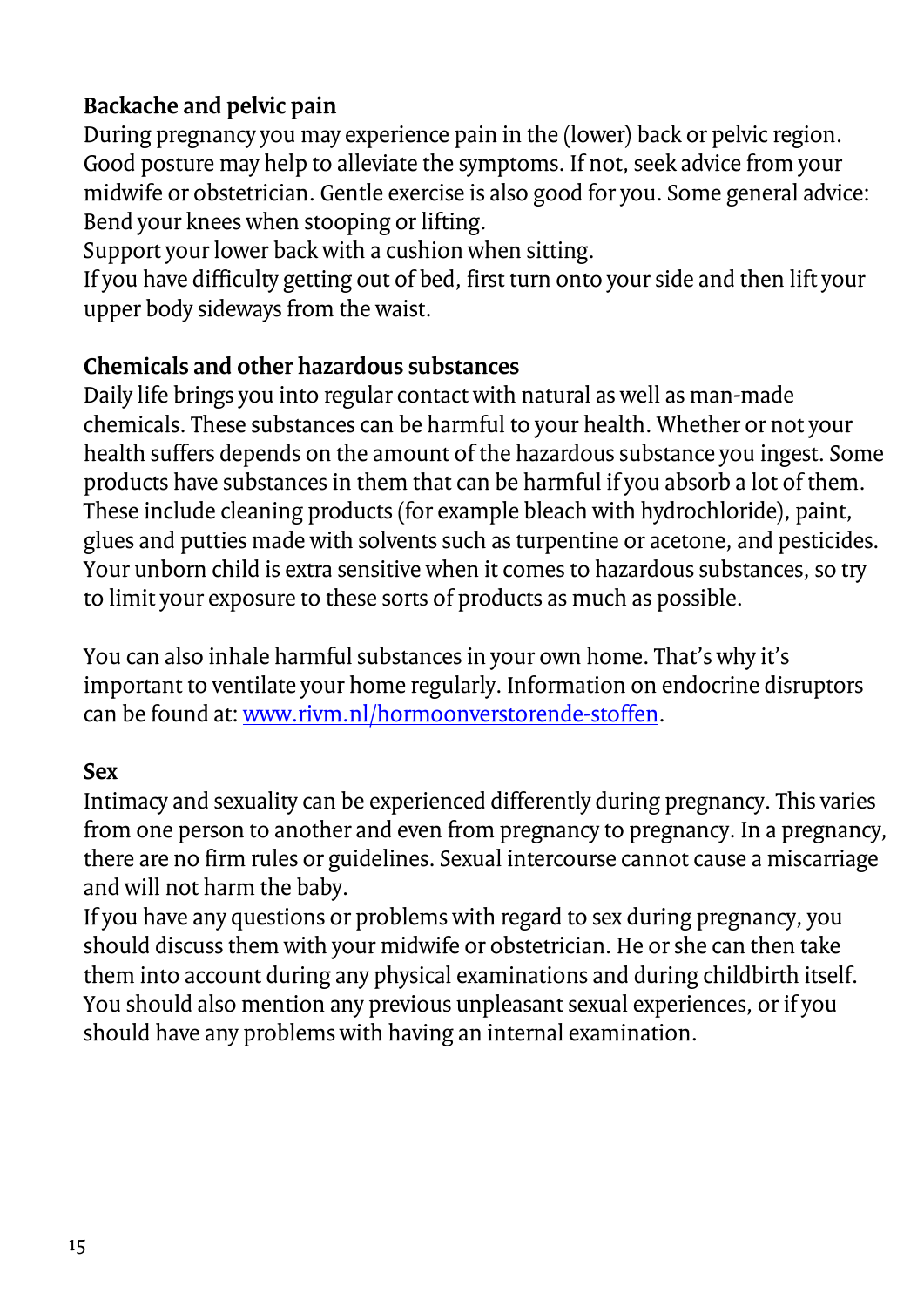### **Varicose veins**

Some women develop varicose veins during pregnancy, usually on the lower legs although they can also affect the labia. Try to remain active and avoid lengthy periods of sitting or standing still. When you do wish to sit or lie down, elevate your legs using a footstool or cushion. Well-fitting elastic support stockings can also help to reduce the risk of varicose veins. If they do occur, they will generally shrink once the baby is born.

### **Sports**

You can continue to play sports during pregnancy unless you start to feel more tired than usual or you experience any specific problems. Try not to exert yourself more than you did before you were pregnant. Ensure that you drink enough fluids.

Swimming, cycling, walking and fitness exercises can all be continued until the very last days of pregancy. However, you should avoid sports in which there is a risk of physical contact, especially with the abdominal region (your 'bump'), or in which you may fall: hockey, volleyball, football and skiing, for example. Scuba diving is discouraged during pregnancy.

### **Radiation**

There is no evidence to suggest that (computer) monitors, television screens or microwave ovens have any harmful effects in normal use. If you require medical testing, you must inform them that you are pregnant.

In many cases it will be possible to postpone the examination until after the baby is born.

### **Vaccination during pregnancy**

Whooping cough is a very contagious disease. It is especially dangerous for newborn babies. They can develop pneumonia, brain damage or even die. Babies are vaccinated against whooping cough at the child health clinic. This happens when they are approximately six weeks old.

This means that babies are not protected against this disease during the first six weeks of their life. That is why pregnant women are advised to have themselves vaccinated against whooping cough during pregnancy, so the baby is protected from birth. The antibodies produced by the mother go through the umbilical cord to the baby. This means that your child can start the National Immunisation Programme at a later time and will require one less vaccination.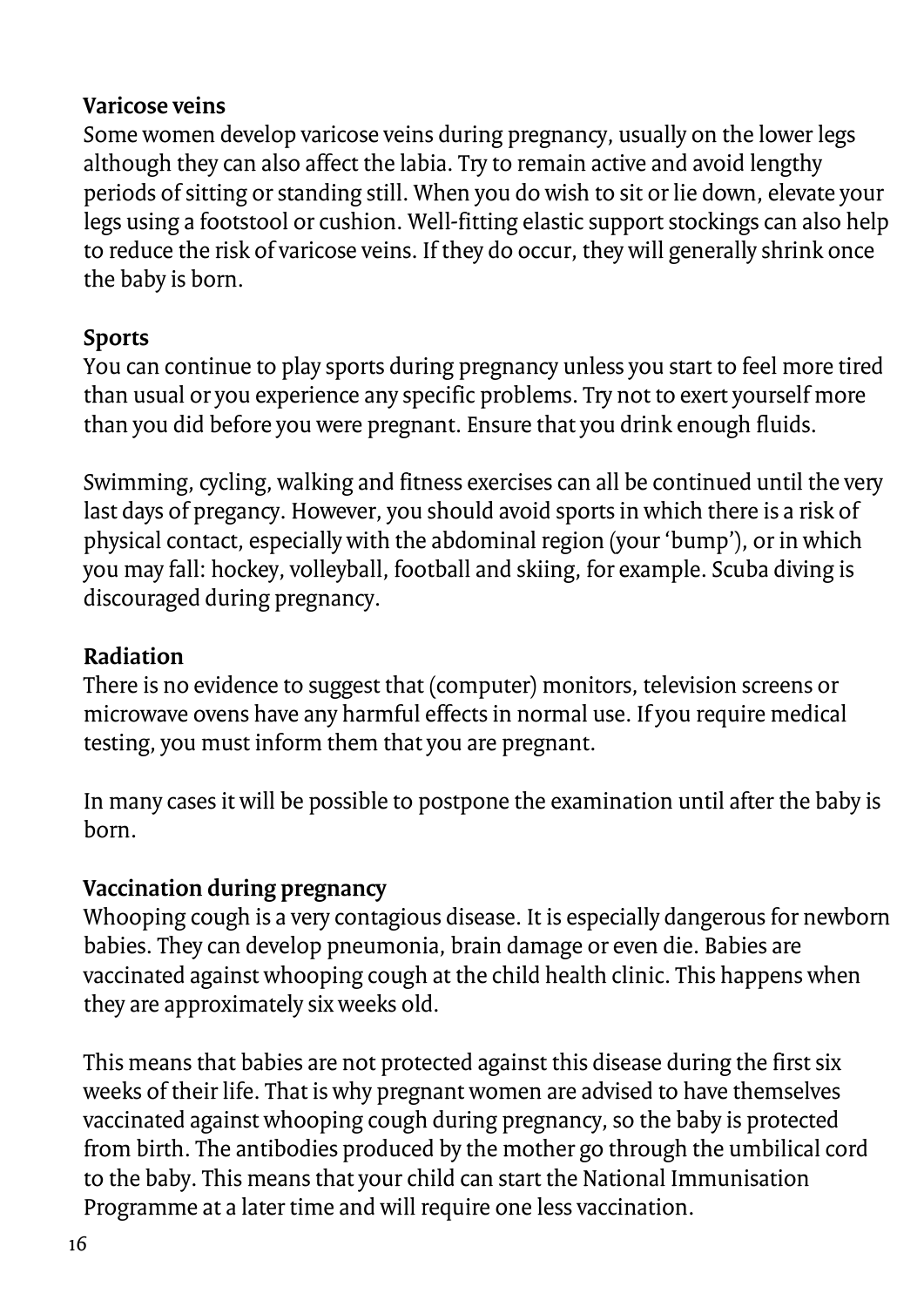We expect that from December 2019, pregnant women will be offered this vaccination for free. If you want the vaccination earlier, you can get it from your GP or the Municipal Health Service. Your midwife or obstetrician will explain what this involves. Or go to www.rivm.nl/kinkhoestprik-zwanger for more information.

### **Vaginal discharge**

Vaginal discharge often increases during pregnancy. This is normal but check with your midwife or obstetrician if the discharge has an abnormal smell or colour, or if you experience itching, pain or a burning sensation. These can all be signs of an infection. If necessary, you will be prescribed medication.

### **Holidays and long journeys**

Inform your midwife or obstetrician if you are planning to travel abroad. If you intend to visit a country far away, contact your GP or Municipal Public Health Service (GGD) for travel advice and any necessary vaccinations, 6-8 weeks before your departure. You must inform them that your are pregnant. There are no medical grounds to preclude expectant mothers from flying. However most airlines will not carry passengers who are more than 32 weeks into pregnancy, simply because they would prefer you not to give birth while in the air. Go to www.lcr.nl for more information about this topic.

### **Constipation**

Your digestive system works more slowly during pregnancy. You may therefore find that you have to visit the lavatory less often and that your stools are harder. A highfibre diet which includes raw vegetables, fruit and wholemeal products can help. You can also try adding bran to your regular meals. You should drink about two litres of fluid every day and maintain a reasonable level of physical activity.

### **Vitamin D**

Your body is able to make its own vitamin D, but needs sunlight to do so. It is therefore advised that you spend time outside every day to be exposed to sufficient sunlight. In 2012, the Health Council of the Netherlands concluded that pregnant women do not have an increased need for vitamin D, as such. Nevertheless, it does advise all pregnant women to take 10 micrograms of vitamin D per day, 'just to be sure'.Whether or not you choose to do so, is up to you. The main reasons for taking extra vitamin D are if you don't get out in the sun much (less than half an hour per day), if you are often veiled, or if your skin is not exposed to the sun, for instance if you wear makeup with a sun protection factor. If a skin has a darker tone, it needs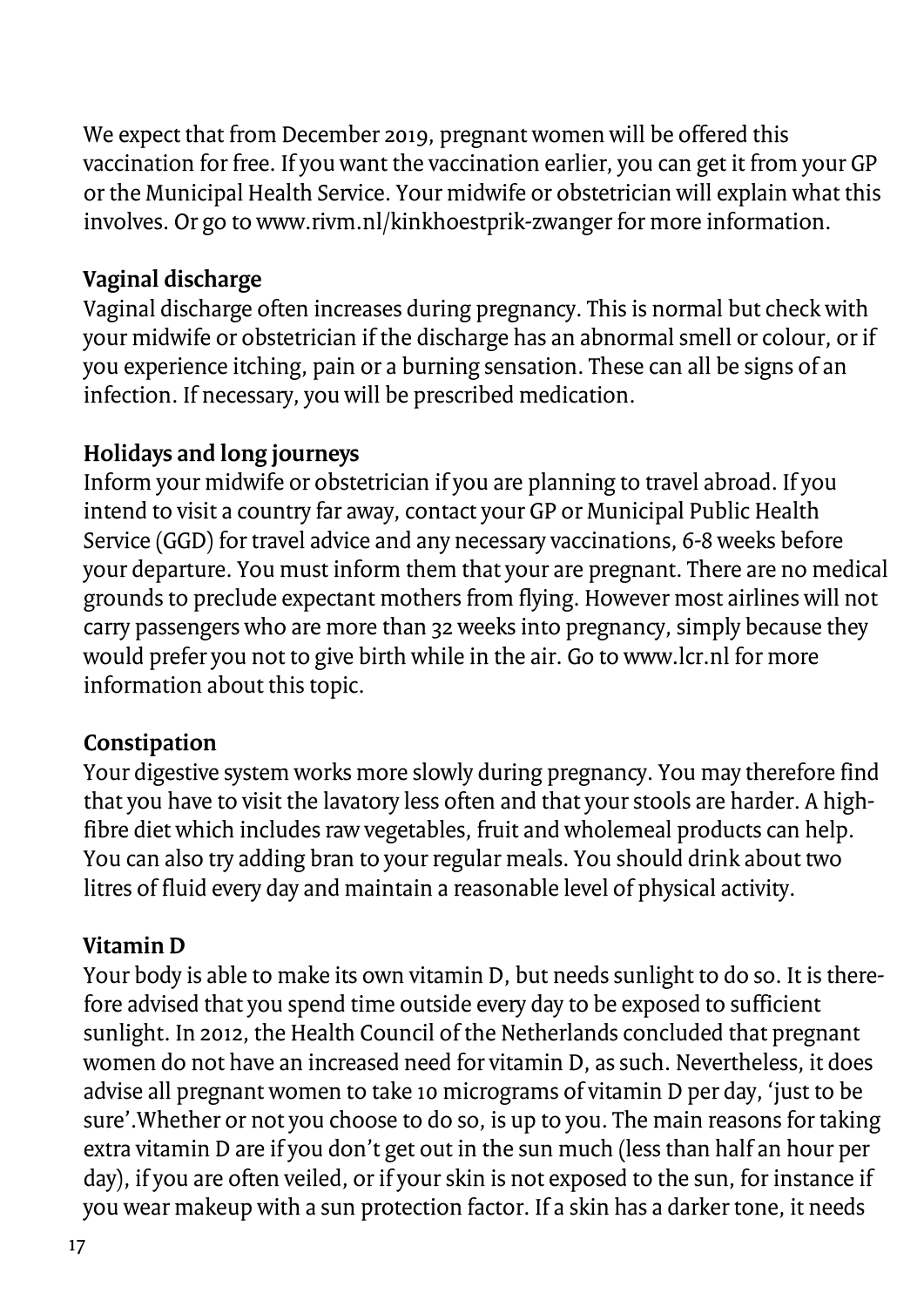more sun exposure to make enough vitamin D. Pregnant women with a dark skin tone are advised to take vitamin D supplements. Do not take more than 10 micrograms per day, unless your doctor tells you otherwise.

Some foods also contain vitamin D. These include fatty fish, such as salmon or mackerel, as well as soft margarine, meat and eggs. Remember that the amount of vitamin D you get from food is not enough to meet your daily needs.

### **Vitamin Pills**

Provided you have a healthy and varied diet, vitamin pills are unnecessary. If you nevertheless wish to take vitamin pills, choose multi-vitamin pills which are formulated especially for expectant mothers. These supplements contain an adapted amount of vitamin A. Too much vitamin A can damage your child's health. Check whether the supplement contains vitamin D. If it does, you will not need to take any extra vitamin D (see the previous section).

### **Fluid retention**

Your body retains more fluid when you are pregnant and this may cause swollen feet and ankles. The problem is often worse in warm weather or if you remain inactive for lengthy periods. Take adequate exercise and elevate your legs while sitting or lying.

### **Diet and nutrition**

### Eating a healthy, balanced diet

It is important to eat a healthy, varied diet during pregnancy. It is not necessary to "eat for two". If you have a varied diet, according to the 'Wheel of Five', you will be getting your required nutritional intake.

A few tips:

- Eat a variety of fruit and vegetables.
- Eat a variety of meat, fish and meat substitutes.
- Ensure you are getting enough iron. Iron is found in red meat, fish, poultry, eggs and many meat substitutes. Aim to slightly increase your intake of these during pregnancy to reduce the risk of iron-deficiency anaemia.
- Eat fish once a week, preferably oily fish. The fatty acids found in fish are important for the development of the nervous system and vision in the foetus. However, some fish are better to avoid. For more information (in Dutch), visit [www.voedingscentrum.nl/zwanger.](http://www.voedingscentrum.nl/zwanger)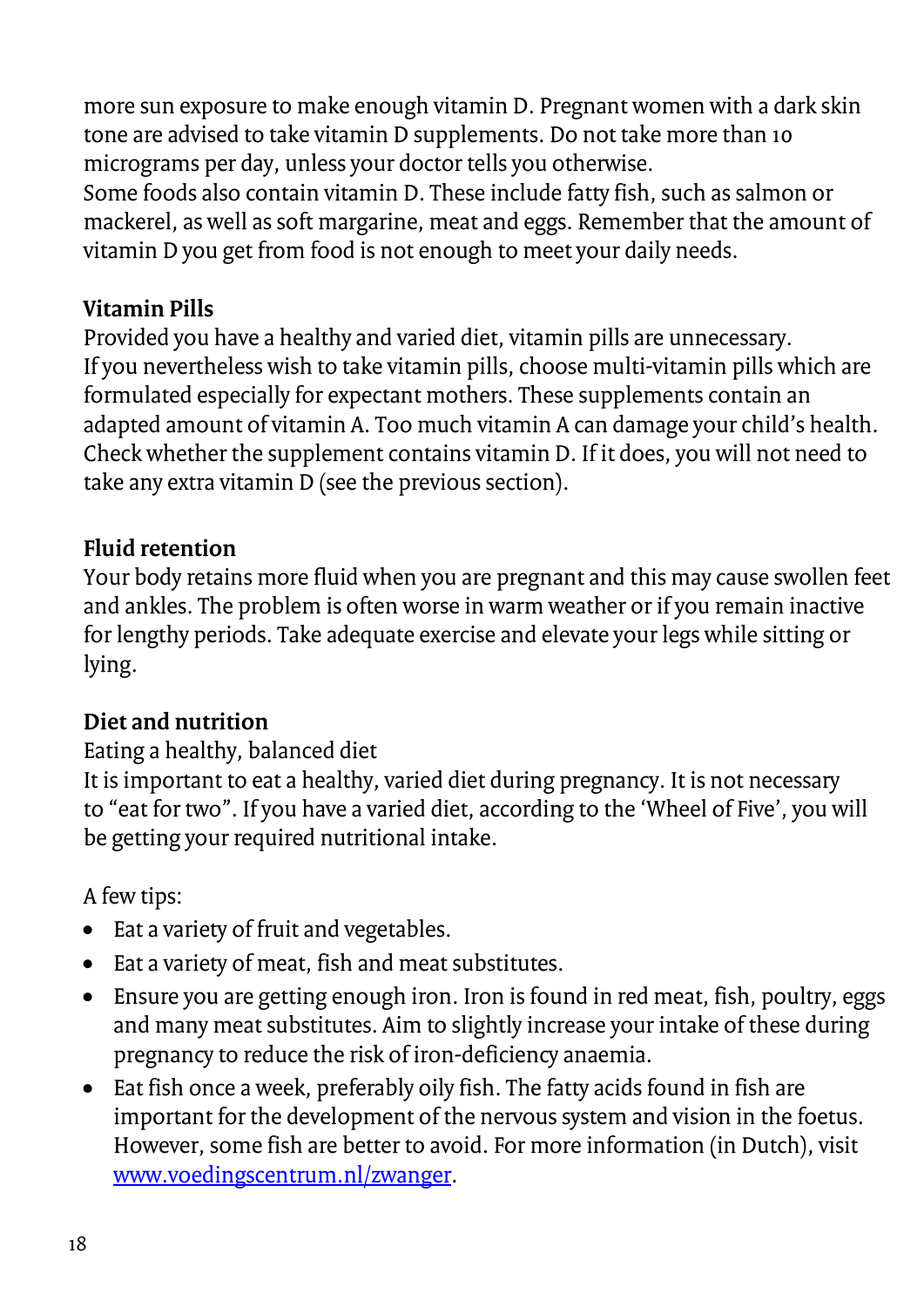Are you vegetarian? You can manage without meat or fish without any problems, providing you ensure you eat meat substitutes and other foods to ensure the right nutritional balance. Meat substitutes are important for vegetarians to ensure you get enough iron, vitamin B1 and B12. B vitamins are mainly found in whole grains, potatoes, legumes, eggs and dairy products. Eggs and pulses, as well as meat substitutes, are also good sources of iron (read the product label for specific nutritional information). Are you vegan? It would be advisable to visit a dietician for recommendations regarding diet during pregnancy.

### **What food should you avoid during pregnancy?**

- Raw eggs, and products containing raw eggs;
- Unpasteurised milk milk bought in the supermarket is pasteurised or heat treated and is safe to drink (look at the label to ensure it says `pasteurised' or `heat treated');
- Unpasteurised cheese. Ask if the cheese is made with pasteurised or heat-treated (UHT) milk;
- Caffeinated drinks (coffee and energy drinks) drink at most one energy drink a day, and limit the amount of coffee you drink;
- Raw meat if you do wish to eat raw meat, refrigerate if for at least 2 days, ensuring it is cooled to at least 12 degrees to kill the parasite that causes toxoplasma (for more information on toxoplasma, see page 12);
- Liver do not eat liver, or foods containing liver, including liver sausage or pâté, due to the high vitamin A content which can be harmful to the foetus;
- Certain herbal supplements;
- Smoked fish. Smoked fish can contain bacteria such as listeria. After heating, smoked fish is safe to eat;
- Predator fish such as tuna, swordfish, zander, shark or king mackerel;
- Raw fish and seafood. You can eat these products if you heat them through.

### **Which drinks should you avoid during pregnancy?**

- Raw milk. Milk bought in the supermarket is pasteurised or heat treated and is safe to drink. Look at the label to ensure it says `pasteurised' or `heat treated (UHT)';
- Caffeinated drinks such as coffee and energy drinks. Drink no more than one energy drink per day, and limit your coffee intake;
- Certain herbal teas;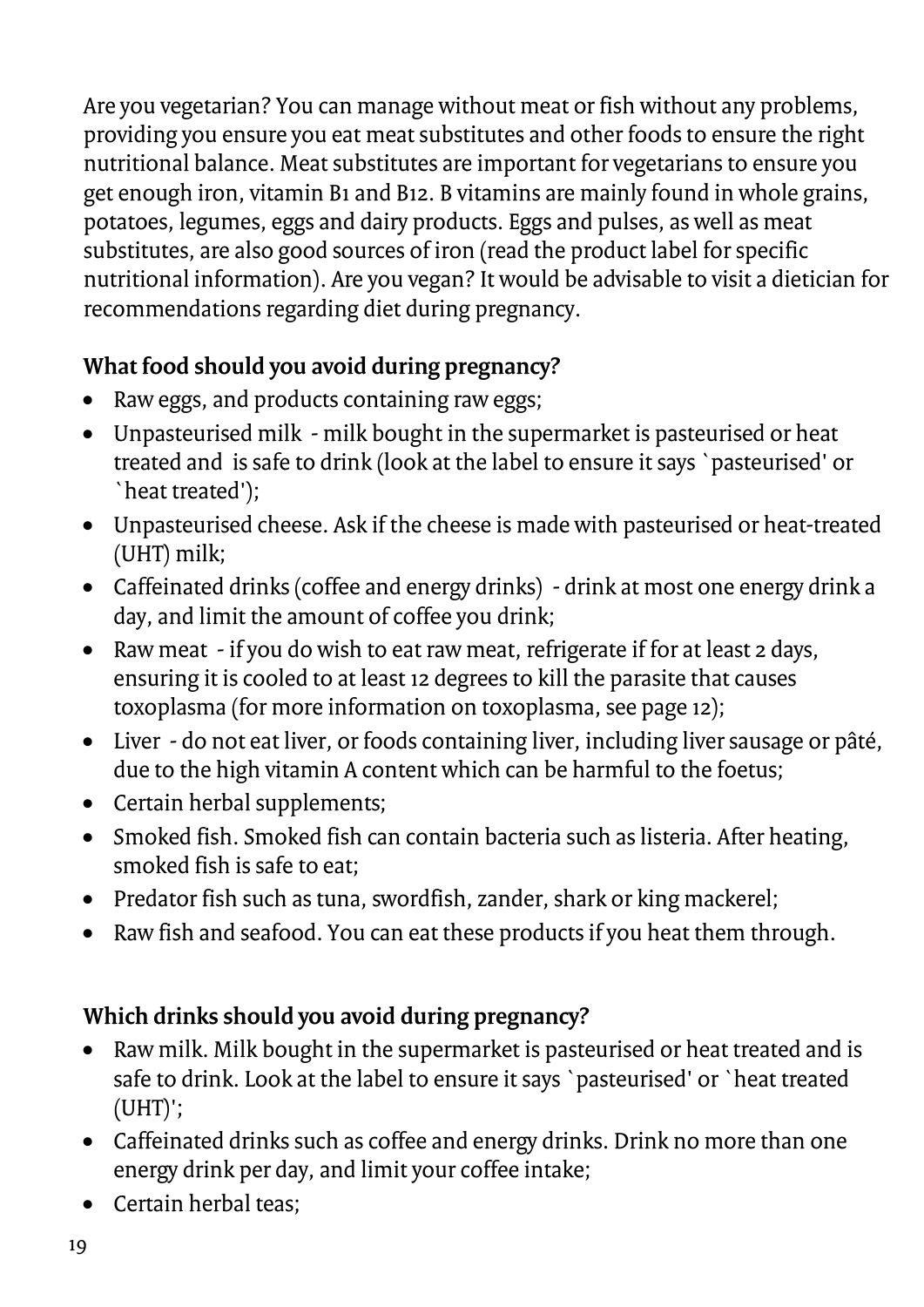### • Alcohol.

For more information about food and drink during pregnancy, visit www.voedingscentrum.nl/zwanger. Or download the Voedingscentrum's ZwangerHap app: www.voedingscentrum.nl/zwangerhap

### **Avoid foodborne infections**

Good food hygiene is important, particularly during pregnancy. Always wash raw fruit and vegetables, and wash your hands and all kitchen utensils with soap and warm water after they have been in contact with raw meat, drying with a dry towel afterwards. Ensure that meat is well cooked through before serving. Take note of the best before date on food items, and do not eat perishable food after the best before date has passed. For more tips (in Dutch) on food safety during pregnancy, visit [www.voedingscentrum.nl/zwanger.](http://www.voedingscentrum.nl/zwanger)

### **Dieting and fasting during pregnancy**

Dieting during pregnancy is unhealthy for you and your baby. If you are considering fasting, for example during Ramadan, you should discuss this with your midwife or obstetrician.

### **Work**

Working conditions may involve risks to the pregnancy. Some examples would include work in which you are exposed to: vibrations (trucks, agricultural and construction machinery), ionising radiation (radiation from radioactive substances), chemical substances or infection risks. Health problems can also be caused by physically demanding work, involving frequent lifting, pulling, pushing or carrying. Are your working conditions like this? If so, modify your work in consultation with your employer. Various schemes are available to workers who are either pregnant or who have just given birth.

If you have any questions about health and safety in the workplace, you can also consult your company medical officer or contact the Labour Inspectorate [\(www.arbeidsinspectie.nl\)](http://www.arbeidsinspectie.nl/). Your employer may offer you a (voluntary) preventive consultation with the company medical officer, who will assess the work-related risks and advise your employer accordingly. Of course, you can also consult your midwife or obstetrician.

If you usually work shifts, you can ask your employer to modify your hours of work. Pregnant women are also entitled to extra breaks. In principle, you cannot be required to work night shifts or overtime. These rules continue to apply for the first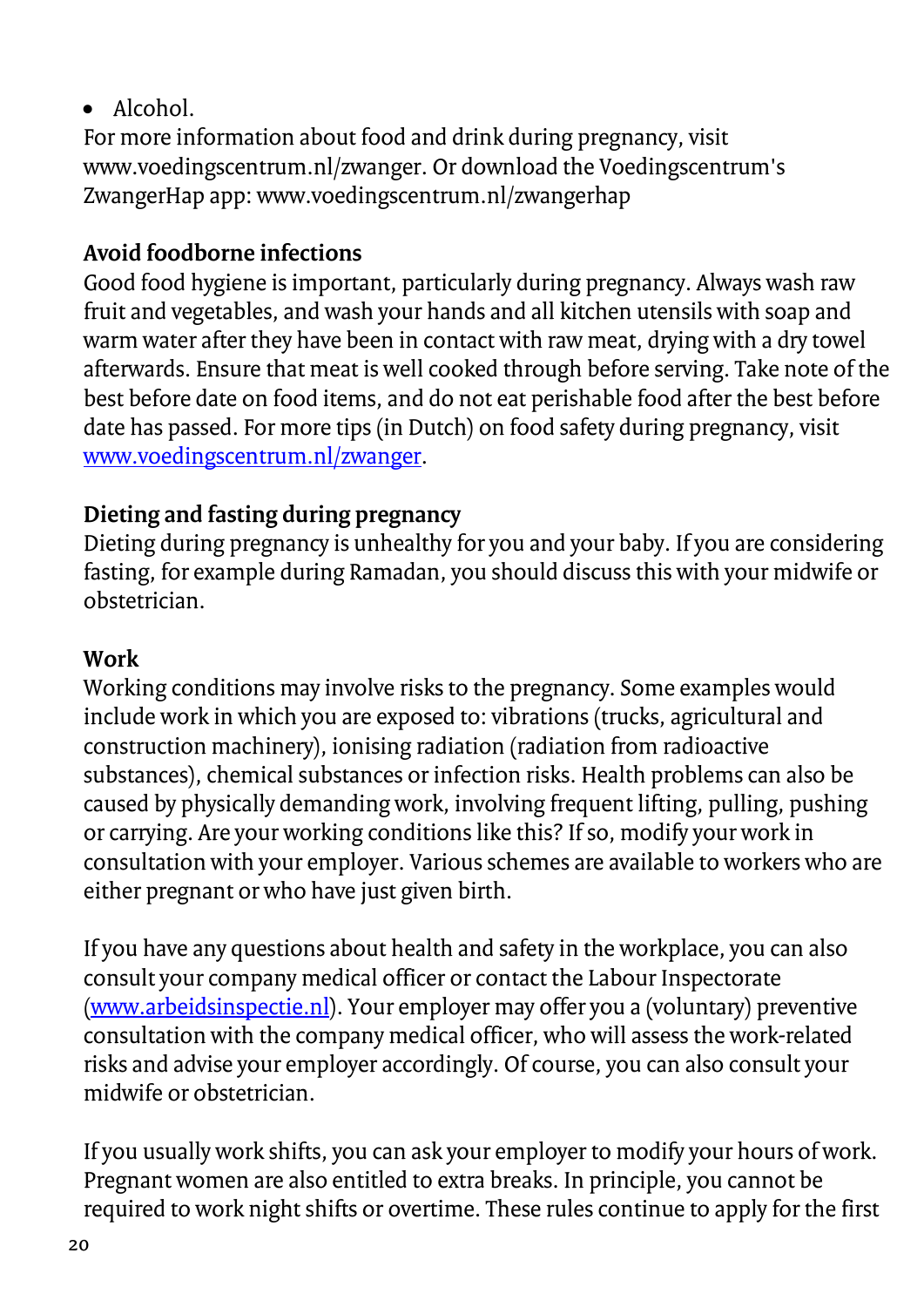six months after you have given birth. If it is not possible to adjust your regular work so that it is entirely risk-free, your employer is required by law to offer you alternative employment. For further information (in Dutch) see: [www.zwangerwijzer.nl a](http://www.zwangerwijzer.nl/)n[d www.strakszwangerworden.nl \(](http://www.strakszwangerworden.nl/)risico's op het werk). Information on the rights of pregnant women and their partners can be found at [www.fnv.nl \(](http://www.fnv.nl/)search term 'zwanger').

### **Pregnancy classes**

There are many classes available to help you stay fit and healthy while you are pregnant, and to prepare you for the delivery itself. Your midwife or obstetrician can tell you which classes are available in your region and how to register.

#### **Maternity leave**

It is important that you are well rested when labour begins. You are entitled to 16 weeks' maternity leave, starting from the 34th week of pregnancy or later. Maternity leave continues for ten weeks after the birth of your baby. If you give birth earlier than the calculated due date, your maternity leave entitlement remains 16 weeks in total.If you give birth later than the due date, the leave is extended accordingly. Alongside the maternity leave arrangements there are also provisions for 'parental leave'. For further information (in Dutch) go to www.rijksoverheid.nl and search for 'bevallingsverlof'.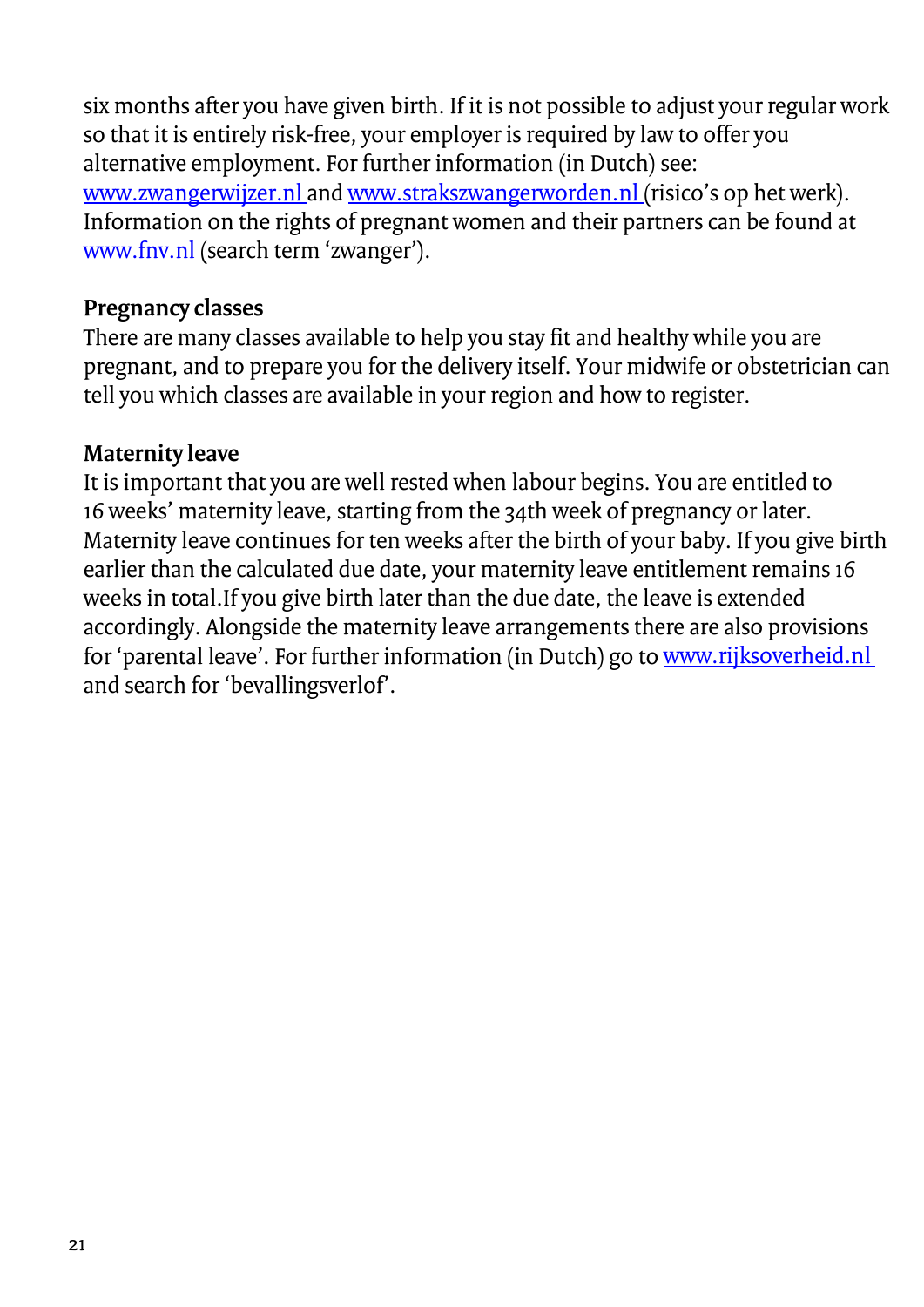### <span id="page-21-0"></span>4. The blood test

During your first appointment, your midwife or obstetrician will tell you about an optional blood test. It will only be conducted with your express consent. If you agree to give a blood sample, it will be sent to the laboratory to determine:

- Your blood group: A, B, AB or O.
- Your Rhesus D- and Rhesus c-blood group.
- Whether your blood contains antibodies to foreign blood groups.
- Whether you have been exposed to syphilis, hepatitis B or HIV.

If the blood test reveals any risk, it is often possible to provide treatment during pregnancy to protect your baby. For this reason, the test is offered at the earliest possible moment so that treatment can also be commenced promptly.

Often the laboratory will also be asked to check your blood glucose level and your haemoglobin (Hb) level. If the haemoglobin level is too low, you are suffering from anaemia, which usually responds well to treatment.

### **Antibodies to foreign blood groups**

During pregnancy and childbirth, red blood cells from your baby can enter your own bloodstream. If your child has a different blood group to your own, your body may produce antibodies to this 'foreign' blood group. The laboratory can check whether this is the case. It is important to know, since some antibodies can enter the baby's blood through the umbilical cord and 'attack' the baby's own red blood cells leading to anaemia. The antibodies can also have this effect in subsequent pregnancies.

If such antibodies are found, further testing may be necessary. Your midwife or obstetrician will explain what this involves.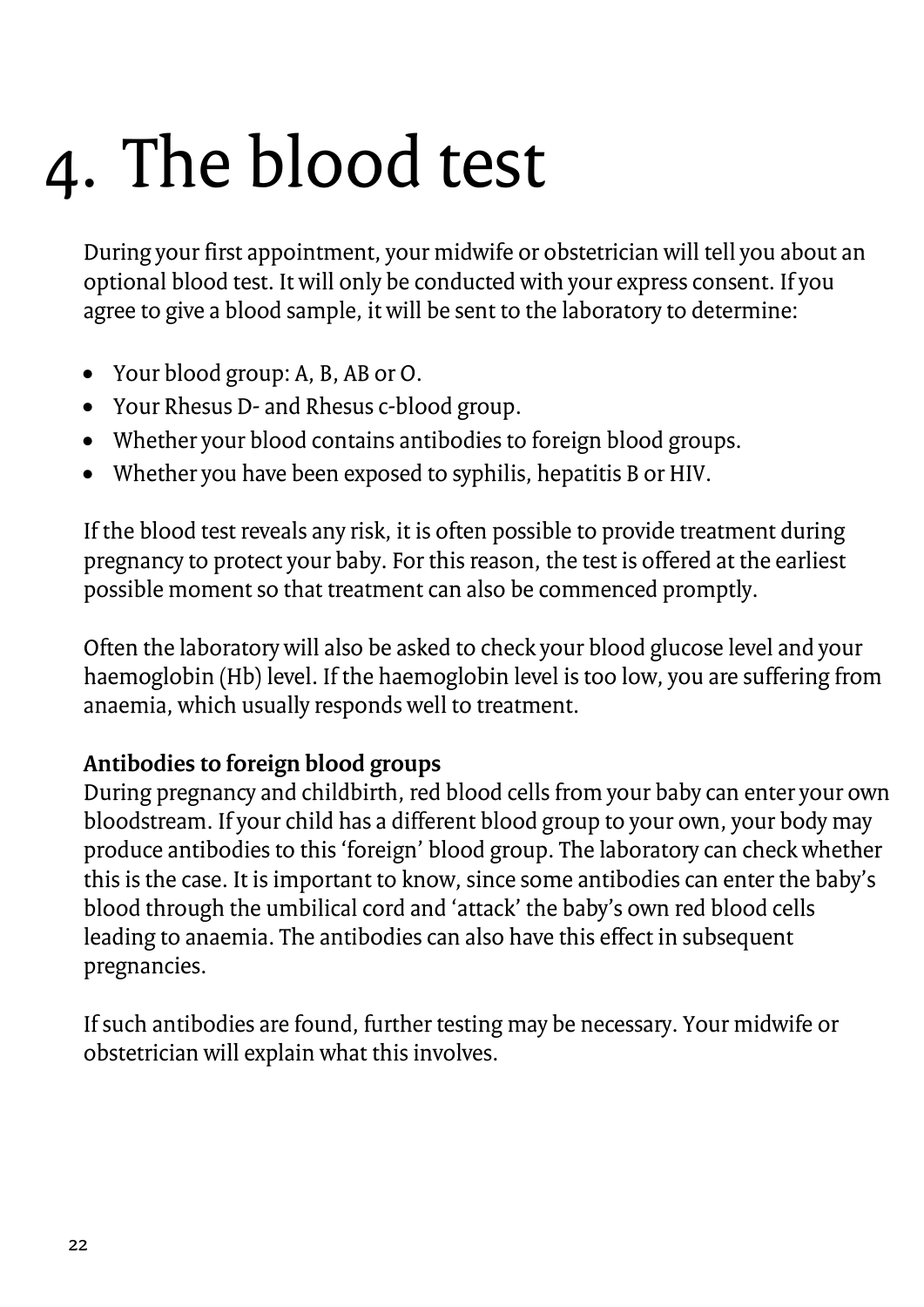### **Rhesus blood group**

Women with either of two specific blood types have a greater likelihood of producing antibodies to other blood groups: those with Rhesus D-negative blood and Rhesus c-negative blood. These women need extra attention during pregnancy. As part of the blood test, the laboratory will therefore also determine your Rhesus D- and Rhesus c-blood group.

### **Do you have Rhesus D-negative blood?**

If you are Rhesus D-negative, your blood will be re-tested for antibodies to foreign blood types in week 27 of your pregnancy. This time, the laboratory will also determine whether your baby is Rhesus D-negative or positive.

If your baby is Rhesus D-positive, there is a chance that your body will produce antibodies against his or her blood. To reduce this chance, you will be given an 'anti-D' injection in week 30. This presents absolutely no risk to you or your baby. After delivery, you will be given a further injection. Very occasionally, a third injection is required. Your midwife or obstetrician will tell you if this is the case.

If both you and your child are Rhesus D-negative, the injections are not necessary since your body will not produce any antibodies.

### **Do you have Rhesus c-negative blood?**

If you are Rhesus c-negative, it is possible that your body will start to produce antibodies to your child's blood. This will be investigated by means of a blood test in week 27. No injection is available to stop you producing these antibodies. Therefore, if such antibodies are found, your midwife or obstetrician will wish to increase their supervision of your pregnancy, with additional check-ups to ensure that your baby's health is not at risk.

You can find more information about antibodies a[t www.rivm.nl/bloedonderzoek](http://www.rivm.nl/bloedonderzoek-zwangeren)[zwangeren.](http://www.rivm.nl/bloedonderzoek-zwangeren) On this website, under `Leaflets', there are also leaflets with information about Rhesus D-negative, Rhesus C-negative and blood type antibodies.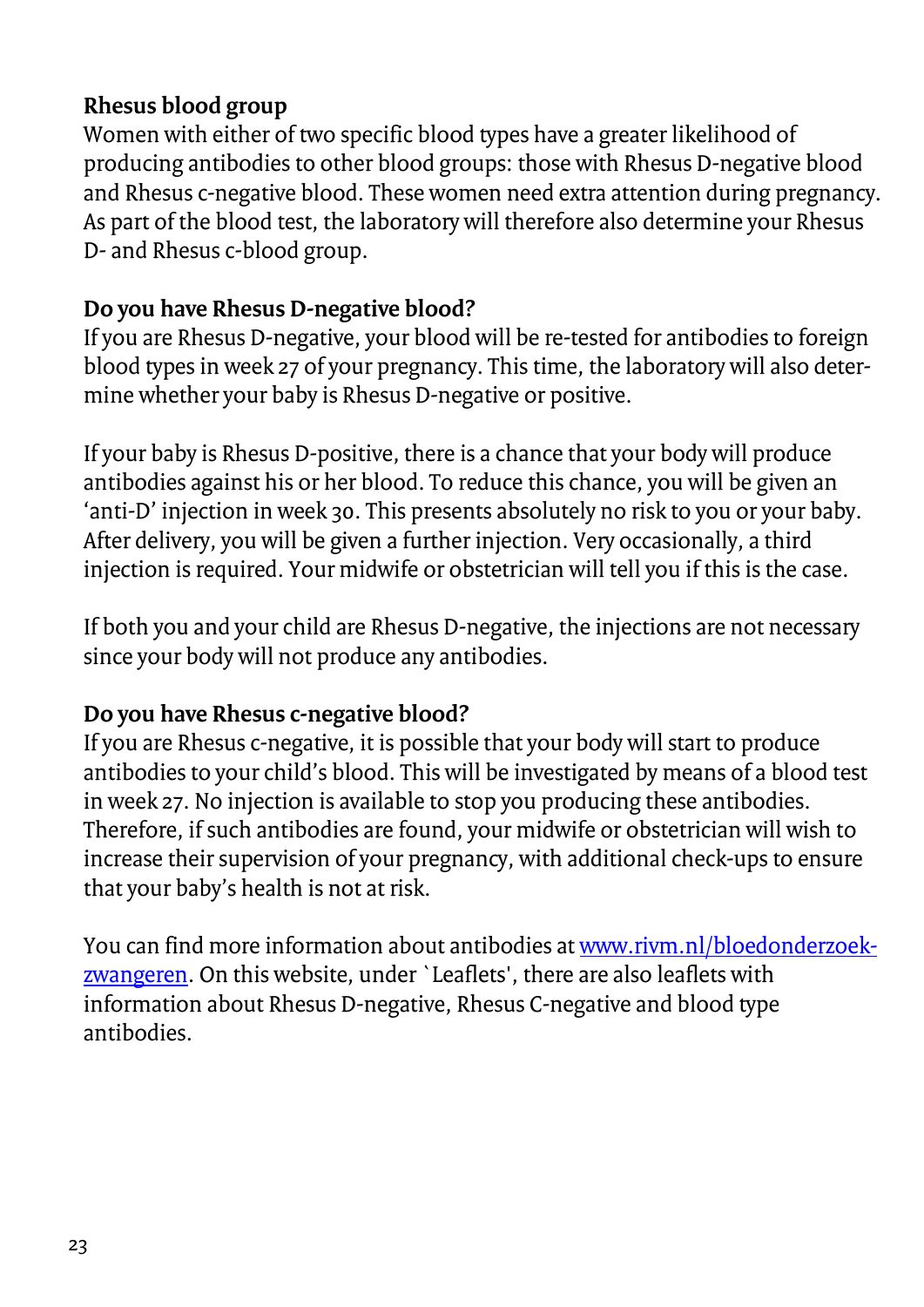### **Infectious diseases**

### **Syphilis**

Syphilis is a sexually transmitted disease (STD). To ensure that the baby does not become infected, it is important that the disease be detected as early as possible in the pregnancy. Did the blood test show that you have syphilis? You will be referred to an obstetrician and given a course of antibiotics.

### **Hepatitis B**

Hepatitis B is an infectious disease which affects the liver. Some people experience no symptoms and are therefore unaware that they are carriers of the hepatitis B virus.The blood test will determine whether you are a hepatitis B carrier. The virus is usually not harmful to your baby's health during pregnancy, but there is a risk of transmission during childbirth.

If the blood test reveals that you are carrying the hepatitis B-virus, your baby will be given an injection of antibodies soon after birth to protect him or her against the virus. It is also important that your baby builds up immunity to hepatitis B. This is why the baby is immunized. The first immunization takes place shortly after birth, and the next ones will be at the ages of six weeks, three months, four months, and eleven months at the child health clinic.

### **HIV**

HIV is the virus, which can lead to aids. Thanks to new virus inhibitors, HIV is now a chronic disease. You can contract HIV through unsafe (unprotected) sex with an infected partner, or through contact with infected blood.

If the blood test reveals that you are HIV-positive (you have the virus) you will be referred to a specialized HIV centre. You can pass on the virus to your baby during pregnancy or childbirth, or in your milk during breastfeeding. You can significantly reduce the risk of transmission by taking virus inhibitors during pregnancy. For further information, go t[o www.soaaids.nl o](http://www.soaaids.nl/)[r www.hivnet.org.](http://www.hivnet.org/)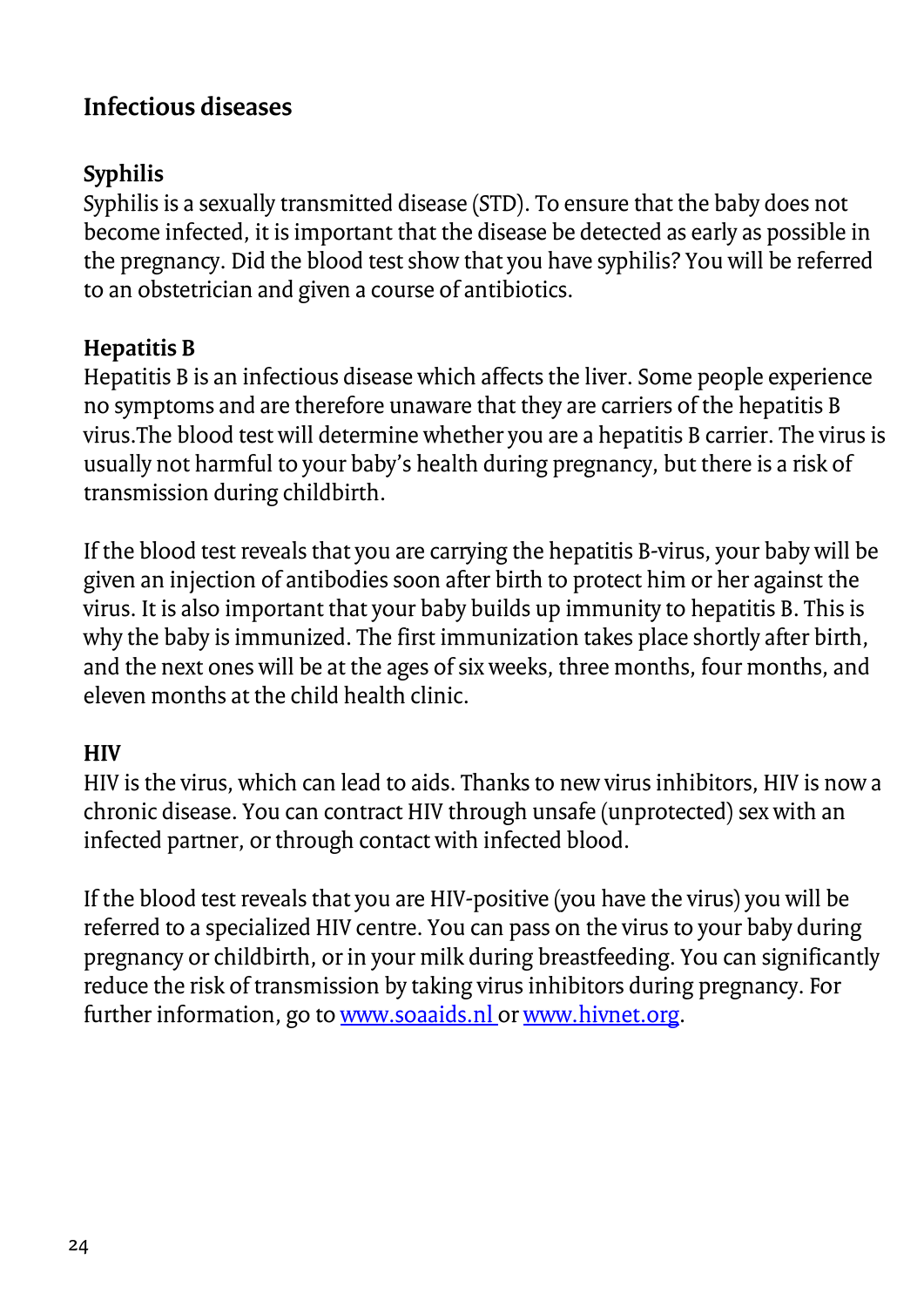### **Syphilis, hepatitis B or HIV: what now?**

If you discover that you have syphilis, hepatitis B or HIV, there could be implications for both your health and your social life. It is essential that you take appropriate measures to prevent your partner or others becoming infected. Your GP or local GGD can advise you.

You can find more information on the screening for infectious diseases at [www.rivm.](http://www.rivm.nl/bloedonderzoek-zwangeren) [nl/bloedonderzoek-zwangeren.](http://www.rivm.nl/bloedonderzoek-zwangeren) There are also information leaflets about this subject under `Leaflets'.

See page 36 for further information about the privacy of your personal data.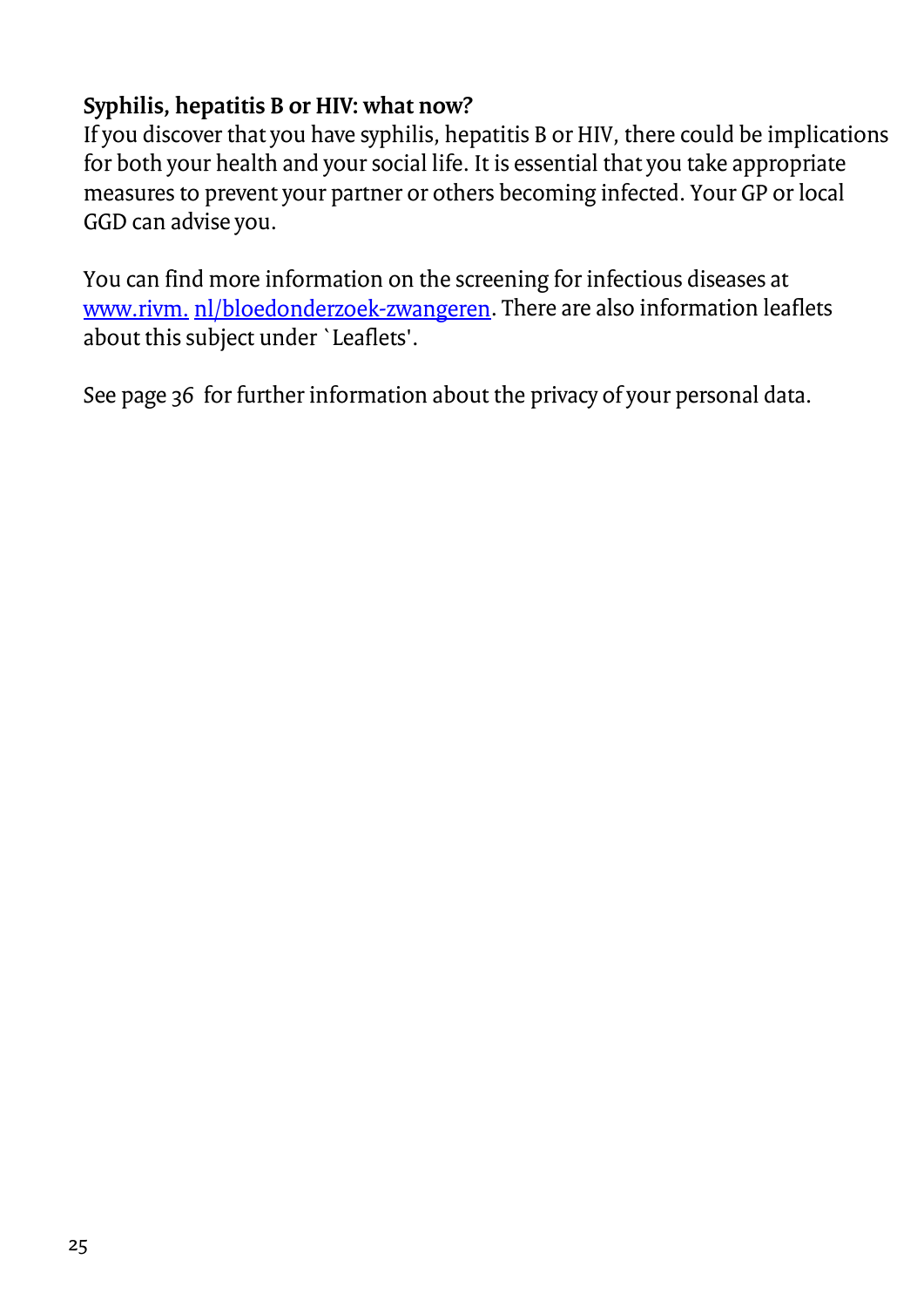## <span id="page-25-0"></span>5. Testing for congenital conditions

If you are pregnant, you will receive information about two screenings for congenital defects.This is called prenatal screening.

There are two examinations:

- 1. the prenatal screening for Down's syndrome, Edwards' syndrome and Patau's syndrome
- 2. the screening for physical abnormalities (20-week ultrasound). You decide whether you want to have these tests done.

### **The prenatal screening for Down syndrome, Edwards' syndrome and Patau's syndrome**

You can have checked (screened) whether you are carrying a child with Down's syndrome, Edwards' syndrome or Patau's syndrome. This test takes place at an early stage of the pregnancy.

### **The 20-week ultrasound scan (anomaly scan)**

The 20-week ultrasound scan allows your unborn child to be checked (screened) for possible physical abnormalities. The ultrasound technician also checks whether the child is growing properly and that there is sufficient amniotic fluid.

### **In-depth consultation**

During your first visit, your midwife or obstetrician will ask you if you would like to know more about the screening for Down's, Edwards' and Patau's syndrome and the 20-week ultrasound scan. If so, there will be an in-depth consultation. After this consultation, you can decide whether you would like to undergo the screening.

The website www.onderzoekvanmijnongeborenkind.nl contains information about screening for Down's syndrome, Edwards' syndrome and Patau's syndrome and the 20-week ultrasound scan. This website also contains a questionnaire you can use to list your own feelings and thoughts.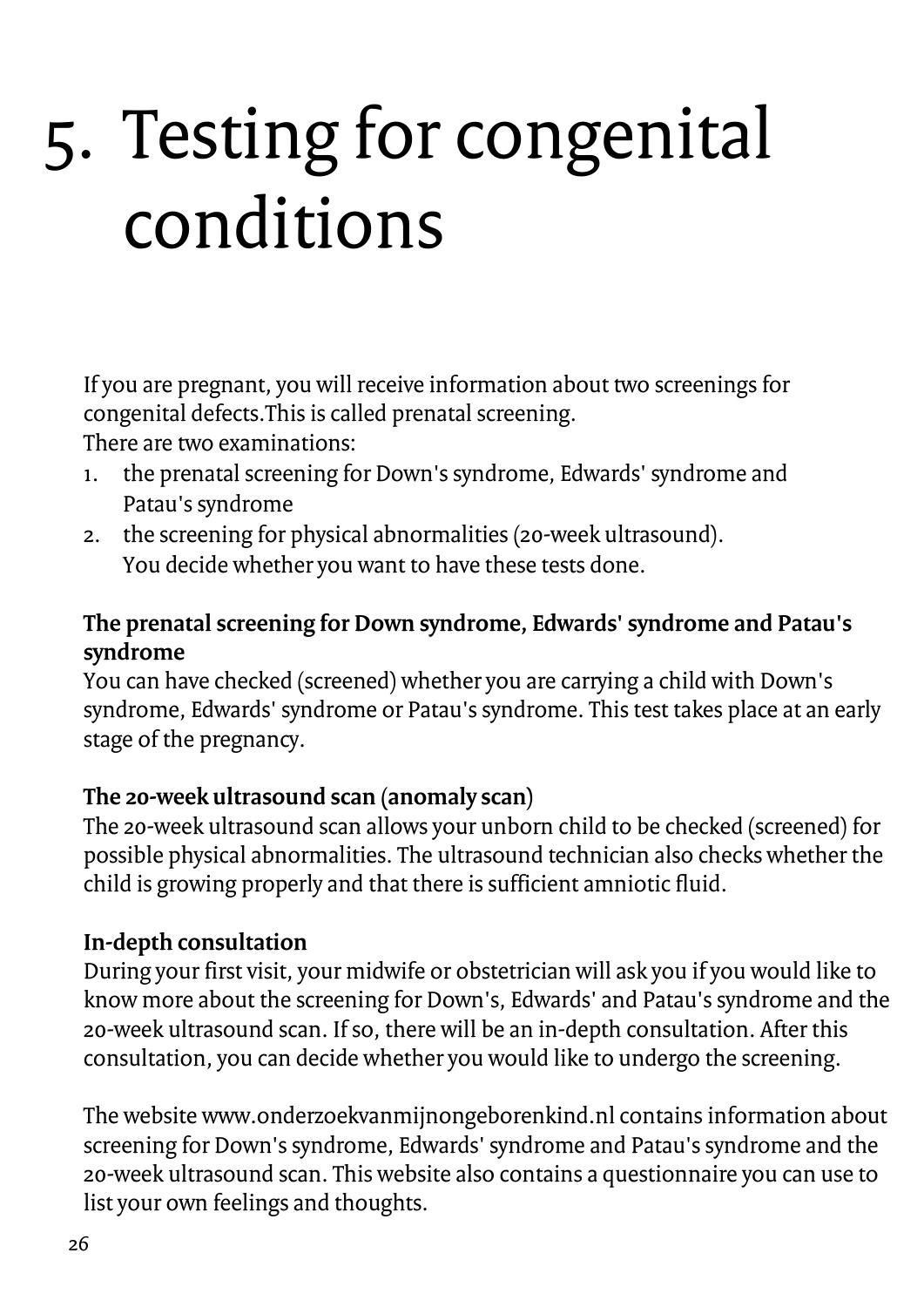The information leaflets are located at: [www.rivm.nl/down-edwards-patau/folder](http://www.rivm.nl/down-edwards-patau/folder) [www.rivm.nl/20wekenecho/folder](http://www.rivm.nl/20wekenecho/folder)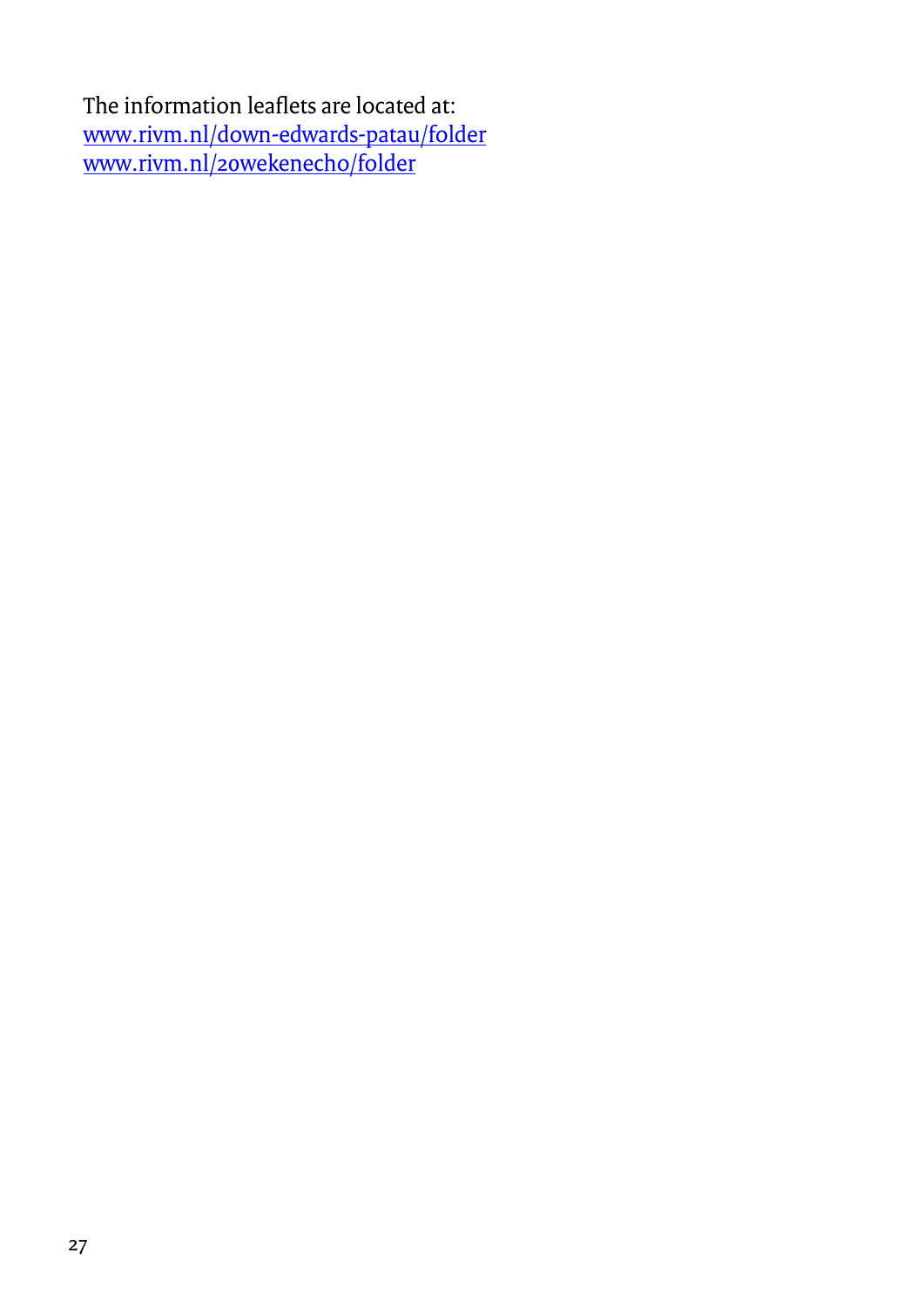## <span id="page-27-0"></span>6. Preparing for the birth and maternity care

Pregnancy and the days after childbirth can be a hectic time. Being properly prepared for the birth can take away a lot of potential uncertainty and fear. With proper preparation beforehand, you can relax more during labour, and it can help the birth go more smoothly. It also gives you an opportunity to think about which choices are right for you, such as where you would like to give birth: at home, at a birth centre, or at the hospital.

### **How do you prepare?**

Before the birth, you can take the time to ask your midwife or obstetrician questions. She or he will give you reliable information on childbirth and show you where to find more information. You can also attend information meetings at the midwifery practice, birth centre, or hospital. This will give you a better idea of where you would like to give birth. Pregnancy classes will teach you breathing techniques and ways to cope with contractions, among other things.

### **Indicate what you want in your birth plan**

A birth plan helps you to consider your needs and expectations regarding childbirth and to discuss these with your partner, midwife, obstetrician and/or other care provider. You can indicate what is important to you. Together with your midwife or obstetrician, you determine whether your wishes are feasible.

What if you are switched to another care provider during pregnancy or childbirth? Your birth plan is part of your medical record. This means that the midwife or obstetrician who will be attending you during childbirth can check the details of your birth plan at any time. Bear in mind that in case of an emergency, things may go differently than you planned.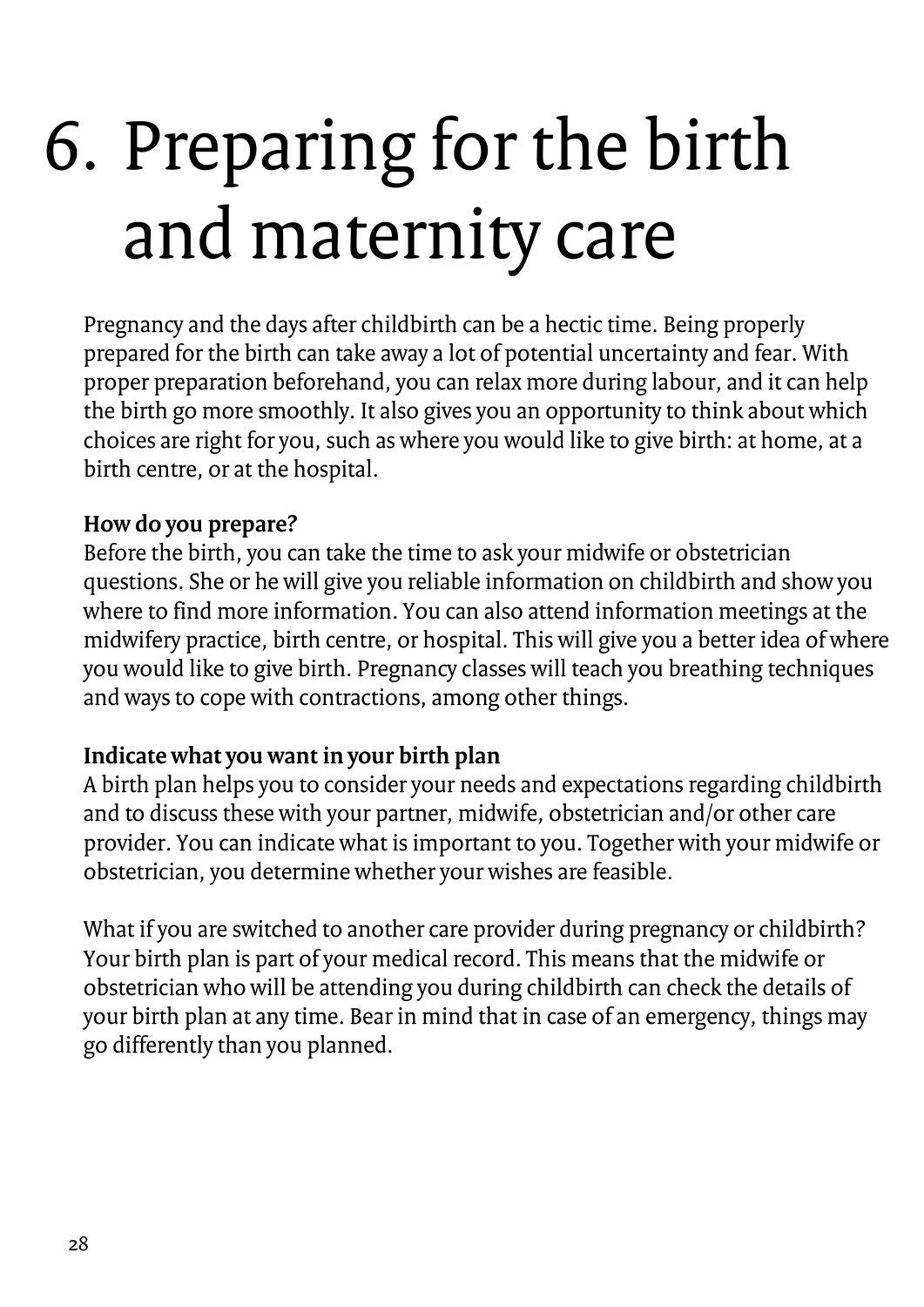Details of a comprehensive sample birth plan can be found at www.deverloskundige.nl under `Bevalling'. You can find more information about childbirth and pain relief, among other things, at:

- www.deverloskundige.nl under `Bevallling'
- www.degynaecoloog.nl  $\rightarrow$  enter `Pijnstilling' as a search term
- www.thuisarts.nl  $\rightarrow$  enter `Bevalling' as the search term.

### **Location of childbirth**

Are you pregnant without any medical complications and under the care of a midwife? Then you can choose to deliver your baby at home, in a birth centre, or in a hospital attended by your own midwife. Are you under the care of an obstetrician? Or are there complications during the pregnancy or delivery? Then it's advised to give birth in a hospital. For example, this may be necessary if you have high blood pressure or if the baby is in a breech presentation.

### **Arrange maternity care**

You must arrange your maternity care in good time, and in any case by the 16th week of pregnancy. You can choose which organization you wish to provide this. Ask your health insurer what form of maternity care you are entitled to. The maternity nurse can provide support during the birth, either at home or in a birth centre, and some- times in a hospital. Your midwife or obstetrician can give you more information.Maternity care in the Netherlands is organized on a different basis to most other countries. Ask your midwife or obstetrician to explain the Dutch system of kraamzorg.

### **Breastfeeding**

Breastfeeding is now recommended as first choice for all babies. Prenatal classes are available to help you prepare, or you can seek advice from a lactation consultant. If you have any questions about breastfeeding after you have given birth, ask your maternity carer or the staff of the child healthcare centre ('Consultatiebureau'). The pharmacist can advise you about medications during breastfeeding. If breastfeeding is not possible, then infant formula is a good alternative. For more details about breastfeeding, please visi[t www.borstvoeding.nl o](http://www.borstvoeding.nl/)r consult your midwife or obstetrician.

### **Recognition and choice of last name**

Report your child's birth to the municipality as soon as possible. In any case, this must be done within three working days (see also page 29). If you are not married or do not have a registered partnership, you should arrange the recognition of the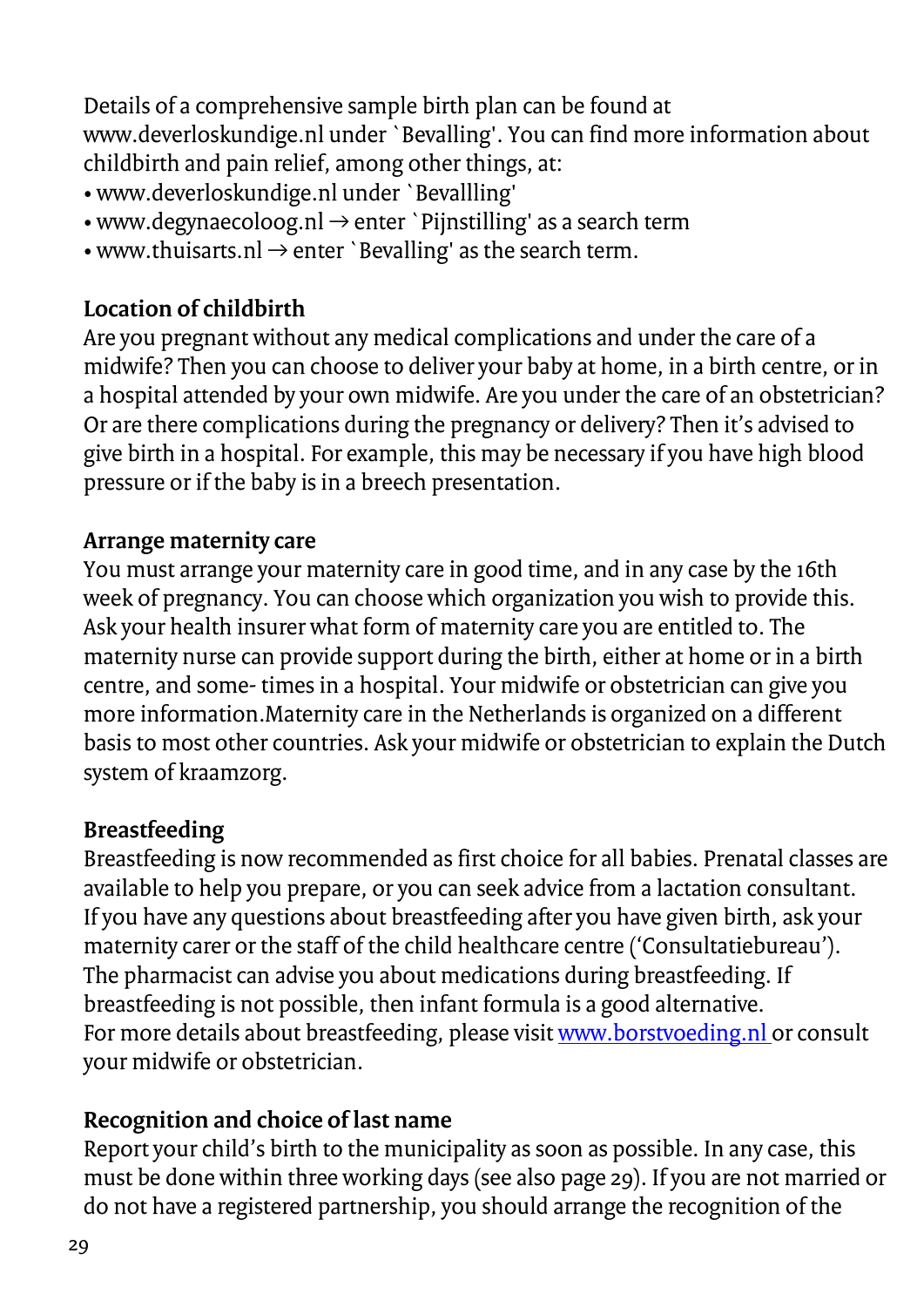child by the partner during the pregnancy. This saves a lot of extra work after the child is born. Go to [rijksoverheid.nl/onderwerpen/erkenning-kind f](http://rijksoverheid.nl/onderwerpen/erkenning-kind)or more information. This site also contains information about the surname you can give your child.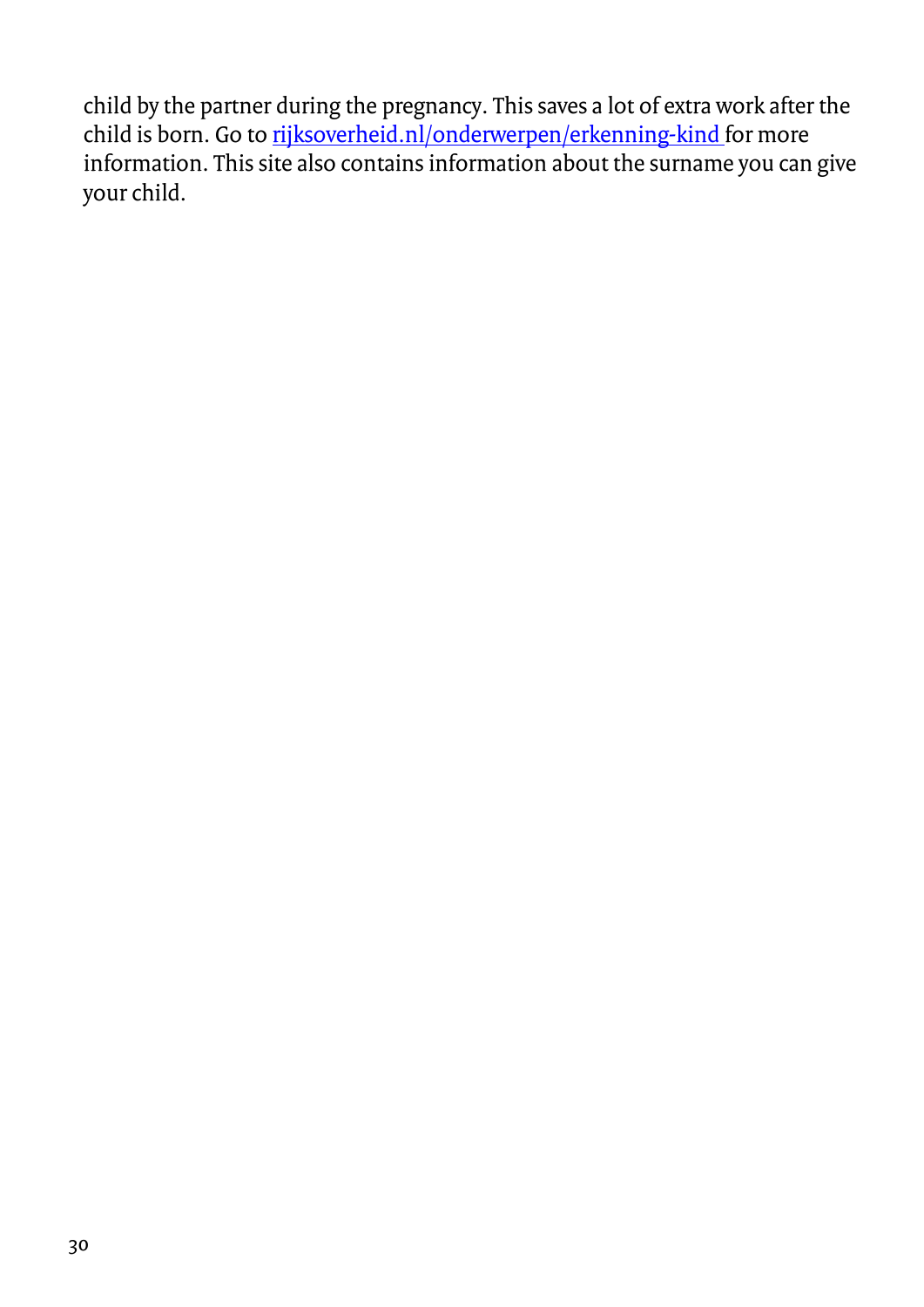# <span id="page-30-0"></span>7. Childbirth

Labour has different stages. The midwife and/or maternity nurse can guide you through each of these stages. Your partner or a loved one can also play a role.

### **Moment of childbirth**

Based on the ultrasound examination, a probable due date will have been established. A mere 5% of women actually have their baby on their projected due date. If your pregnancy proceeds without complications, and you go into labour anywhere between 37 and 42 weeks, you're allowed to choose where you would like to give birth. If you go into labour before you reach 37 weeks it is considered a premature birth, and the advice is to go to the hospital to give birth. If you go into labour after 42 weeks of pregnancy, it is called being overdue. If you haven't given birth yet after 42 weeks, your midwife will discuss the possibility of referring you to a hospital.

For more information about premature birth or being overdue, visit www.deverloskundige.nl under `Bevalling' and www.degynaecoloog.nl.

### **The start of the labour**

Usually, going into labour starts with contractions. Sometimes, those contractions hurt a lot and follow each other closely. But at the beginning, they are usually quite short, irregular, and not too painful. You can also discover you're going into labour because of your waters breaking. In that case, you also need strong contractions to dilate the cervix. These usually start within 24 hours of your waters breaking. Your midwife or obstetrician will have discussed with you at what point to call him or her when you go into labour.

### **Contractions, dilation and pushing**

Contractions make the cervix thinner and more supple. The duration of this process depends on the contractions. The first few centimetres of dilation usually take longer than the last few. At 10 centimetres, you are fully dilated. Labour then transitions to the pushing stage. At the height of a contraction, you will feel like you want to push. When you get this urge to push, you start actively pushing. While you're pushing, the midwife or obstetrician may coach you to help birth the baby. After the baby has been born, allow the baby to be placed on your (preferably bare) chest.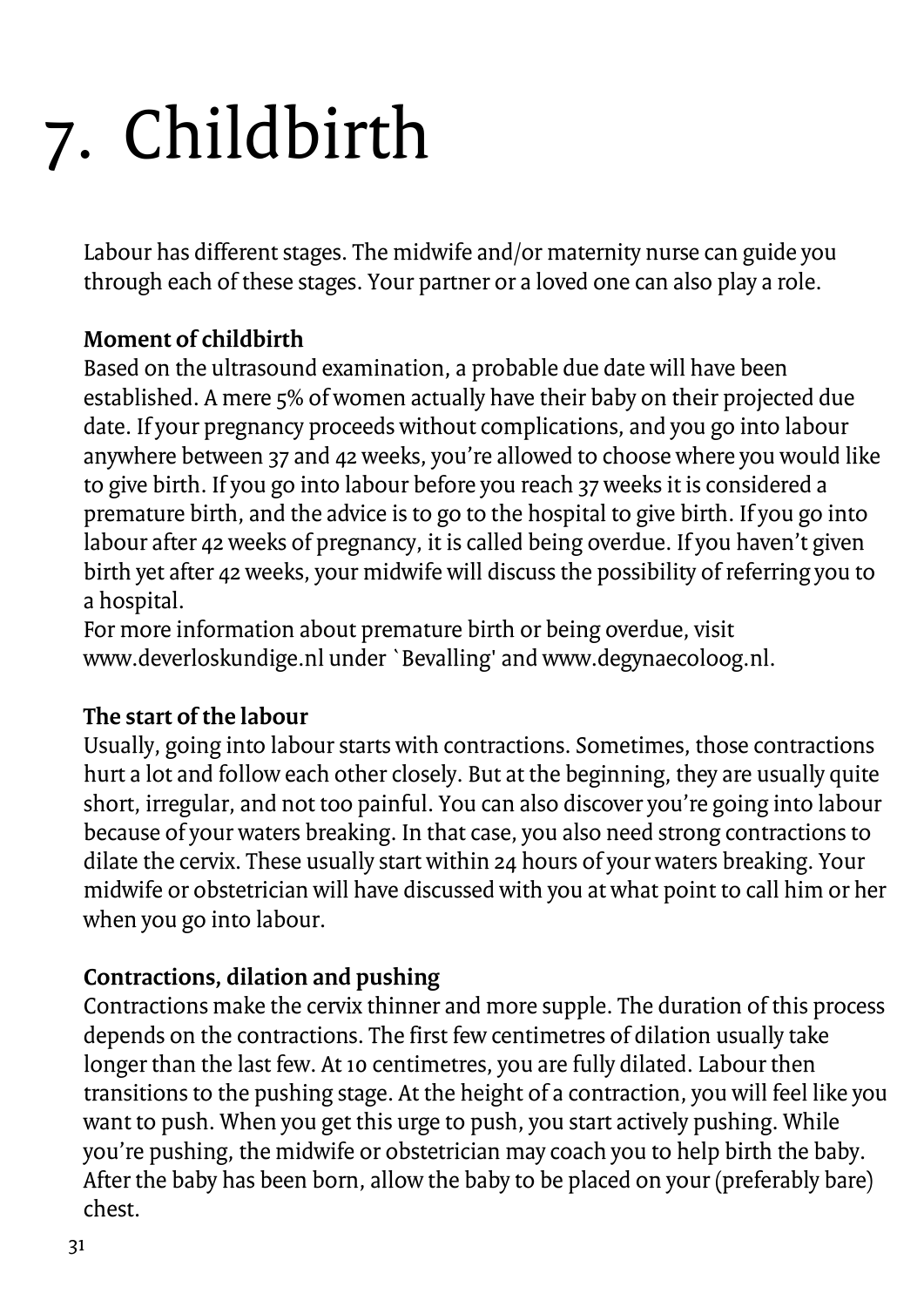### **Complications**

If there are complications during the delivery, the midwife or obstetrician will confer with you about what to do. About half of all women are referred to hospital during the birth of their first child, for example for medicinal pain relief or because the baby has defecated into the amniotic fluid. The chance that you will be referred to an obstetrician during a subsequent childbirth is considerably smaller. With each childbirth, there is a chance that medical intervention will be necessary. During the birth of a first child, the chance of a caesarean section (also called a C-section) being necessary is about 16%, and the chance of a vacuum extraction being needed is about 19%. These procedures are always performed at a hospital. More information on caesarean sections can be found a[t www.deverloskundige.nl](http://www.deverloskundige.nl/) under the subsection 'Bevalling'.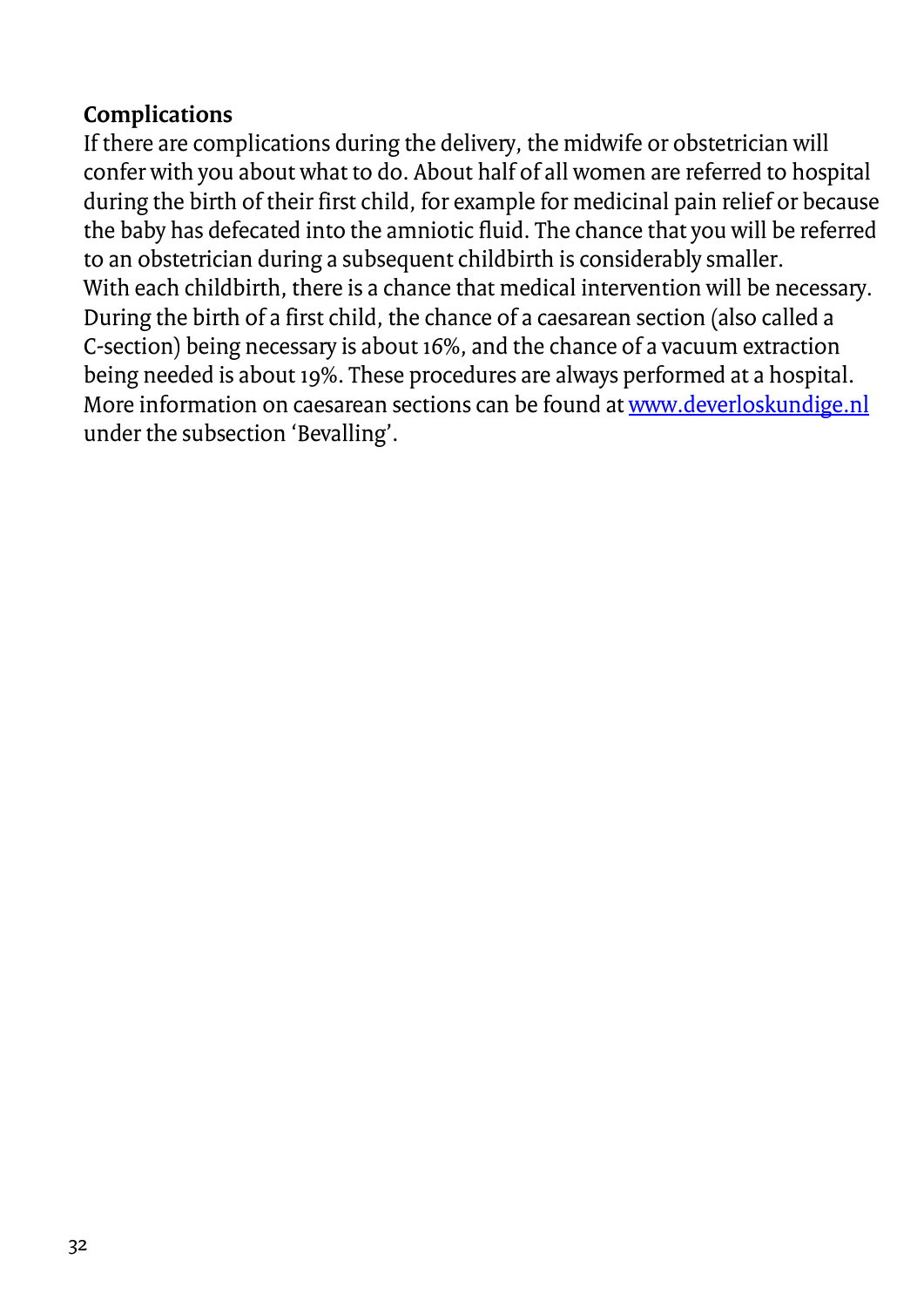### <span id="page-32-0"></span>8. After childbirth

### **The first weeks with your baby**

Pregnancy and childbirth are joyous events, but they can also take their toll, both physically and emotionally. Your body will need time to recover, which may well take several weeks or months. This is perfectly normal. Your daily routine will change considerably now there is a new member of the family. Allow yourself time to adapt. Your body needs to recover, the hormones in your body change.

### **Registering the birth**

You or your partner must register the birth with the local authority ('municipality') within three working days. Remember to take a valid ID. A copy of the registration certificate will be forwarded to the child healthcare centre and the organisation which arranges the heel prick. You will need a copy of the certificate to claim child support.

### **Maternity care**

You will receive maternity care for the first week after giving birth. The maternity nurse takes care of the mother and child, but can also offer advice to the partner. It is important that you indicate what you need, so that the maternity nurse can take this into account as much as possible."

### **Medicines and breastfeeding**

Are you breastfeeding and do you take medication, or need to take new medication? Discuss this with your GP, midwife or obstetrician and inform the pharmacist that you are breastfeeding. It is safe to take paracetamol for pain relief. If you need to take paracetamol for several days, please consult your GP, midwife or obstetrician. For more information about the use of medication during breastfeeding, visit [www.lareb.nl.](http://www.lareb.nl/)

### **Jaundice in newborn babies**

Most babies develop a slight yellowish tinge a few days after the birth, regardless of their natural skin colour. This is due to the presence of bilirubin, a natural breakdown product of the baby's blood. This decomposition substance (bilirubin) enters your baby's skin. The yellow tinge is usually entirely harmless and will usually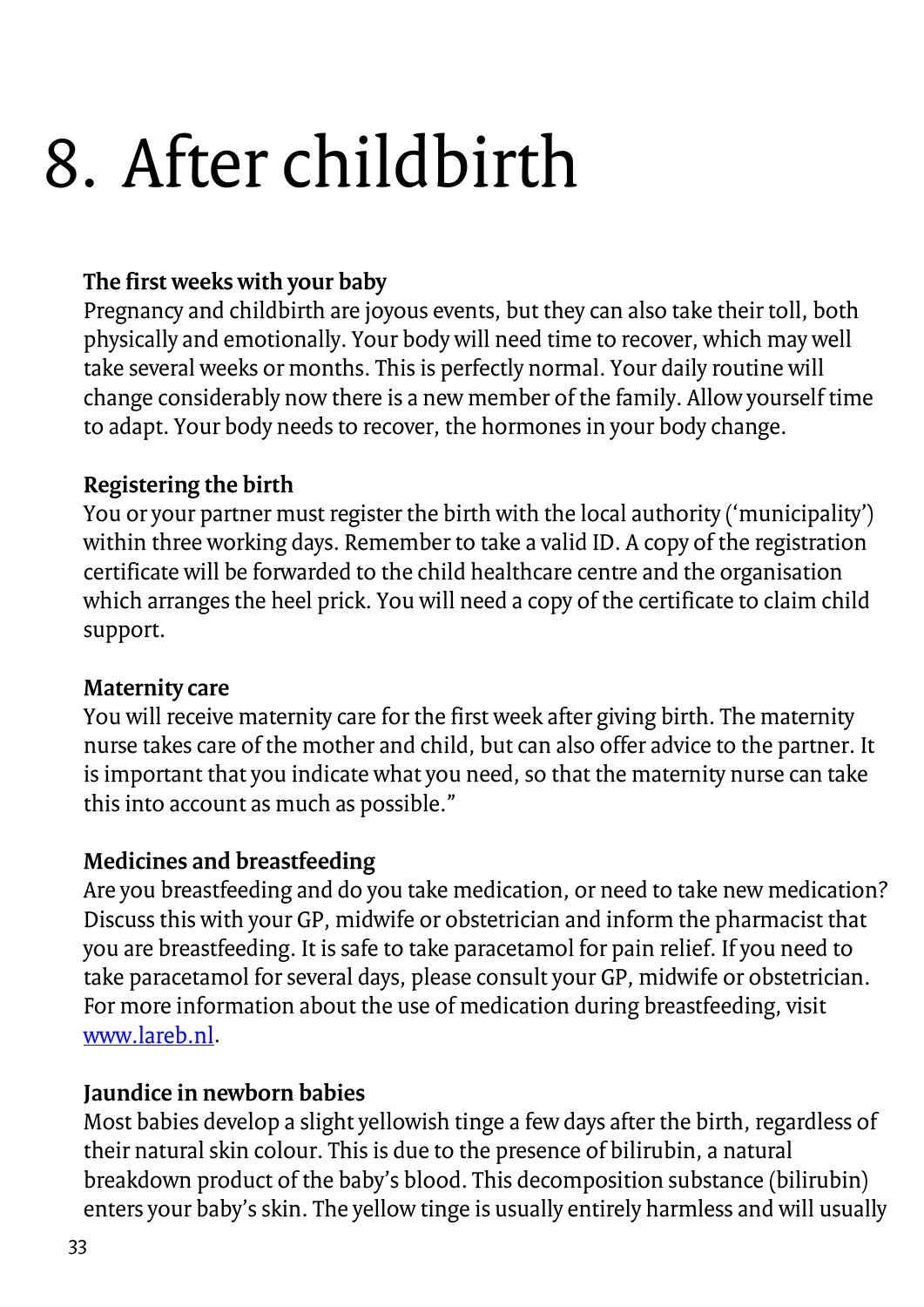disappear after a few days. In some cases, the bilirubin becomes too high and medical intervention is required. Your baby will therefore be carefully monitored for several days. If your baby's skin is too yellow, a blood test may be carried out to measure its bilirubin level. If the result shows that this level is too high, the baby will usually be treated with light therapy, in a hospital.For more information (in Dutch) on jaundice in newborns[, www.babyzietgeel.nl.](http://www.babyzietgeel.nl/)

### **The 'heel prick'**

During the first week of life, some blood will be taken from your baby's heel and sent to the laboratory. It is then tested for a number of rare, serious diseases. Most diseases cannot be cured, but can be treated with medicines or a special diet, for example.

Timely detection and treatment of these diseases prevents or limits very serious damage to the physical and mental development of a child. It is therefore very important for your baby to have the heel prick test.

Someone will come to perform the heel prick at home. If your child is in hospital, the heel prick is performed at the hospital. Provided you have registered the birth promptly, no further action is required. Towards the end of your pregnancy, your midwife or obstetrician will give you a brochure about the heel prick test and the hearing test. See als[o www.rivm.nl/hielprik.](http://www.rivm.nl/hielprik)

### **Hearing test**

Good hearing is important for your child's development. A child who does not hear well will have extra difficulty in developing normal language and speech, which in turn may affect their learning ability. The earlier hearing loss is discovered, the sooner appropriate action can be taken. Your baby's hearing will therefore be tested shortly after birth, usually at home between four and seven days after birth. The test takes only a few minutes and does not cause any pain or discomfort. The hearing test is generally conducted during the same visit as the heel prick, although in some regions it is carried out when the baby is a few weeks old and takes place at the child health- care centre ('Consultatiebureau'). In this case, you will receive an invitation by post. See also[: www.rivm.nl/gehoorscreening.](http://www.rivm.nl/gehoorscreening)

The child healthcare centre ('Consultatiebureau')

If you are at home in the first few days after birth, the midwife and maternity nurse will provide the necessary care. After that, your local child healthcare centre will assume responsibility for providing all necessary care for your baby. No action is required on your part: someone from the centre will contact you for an introductory visit.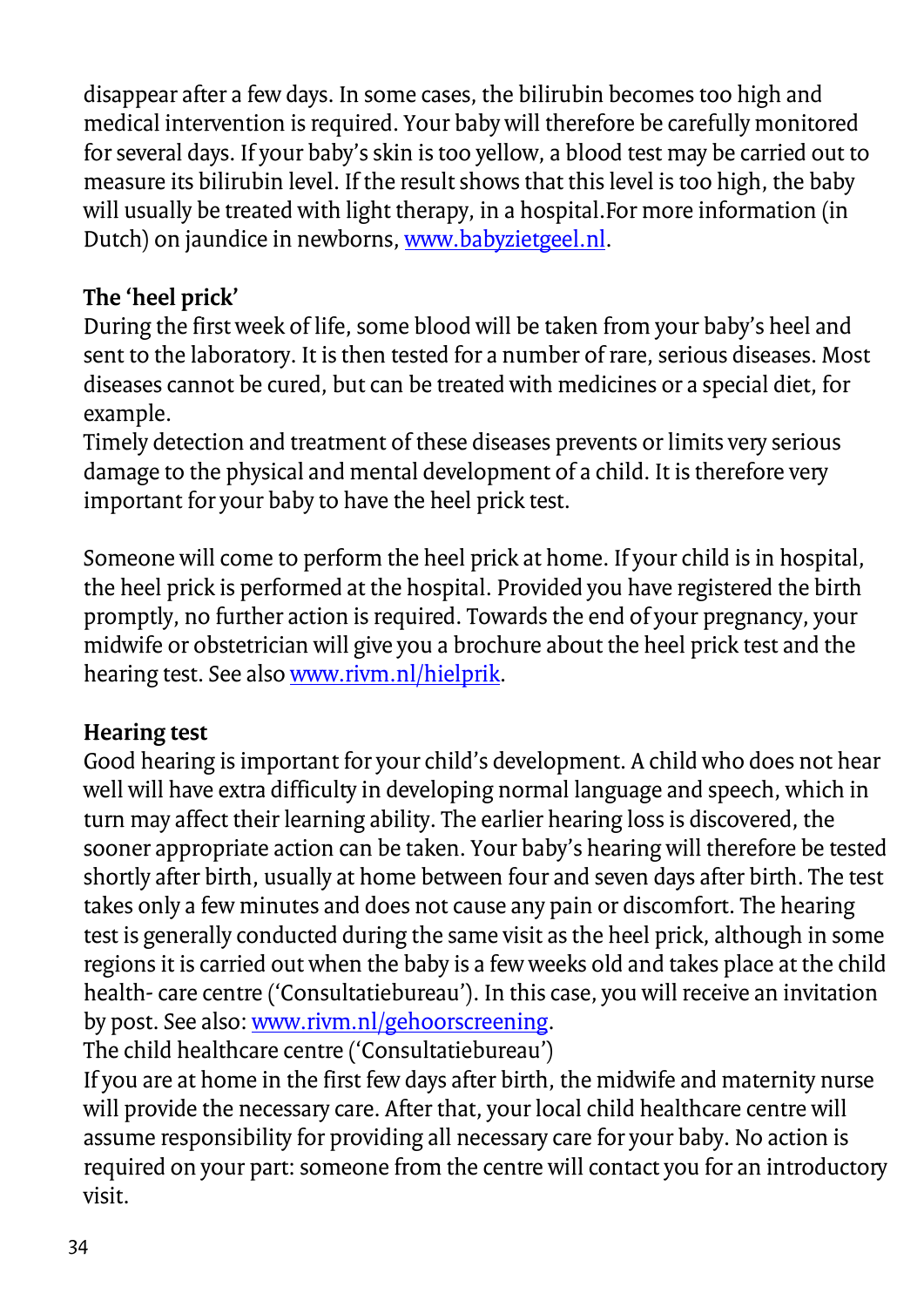### **Vaccinations**

The government invites all children in the Netherlands to take part in the National Vaccination Programme. Within this programme, children receive vaccinations that protect against diphtheria, whooping cough, tetanus, polio, Hib diseases, pneumococcal disease, mumps, measles, rubella, meningococcal ACWY, hepatitis B and later also HPV (a virus associated with cervical cancer). From the summer of 2019, children who are particularly vulnerable, for example because they were born prematurely, will also be vaccinated against the rotavirus.

These infectious diseases are difficult to treat and pose a serious threat to your child's health. You will be sent an information package within four to six weeks after your child is born. It contains a set of call-up cards for the different vaccinations, a vaccination certificate and a brochure about the National Vaccination Programme. These vaccinations are not mandatory but almost all children in the Netherlands participate in the programme. There is no charge to you. If you want to find out more, please contact the child healthcare clinic, the CJG or the Municipal Health Service. Or go t[o www.rijksvaccinatieprogramma.nl.](http://www.rijksvaccinatieprogramma.nl/)

### **Returning to work**

You will probably feel quite vulnerable at first when you return to work. There are special regulations concerning return to work for women who have recently given birth or who are breast feeding. For more information, www.fnv.nl/zwangerschap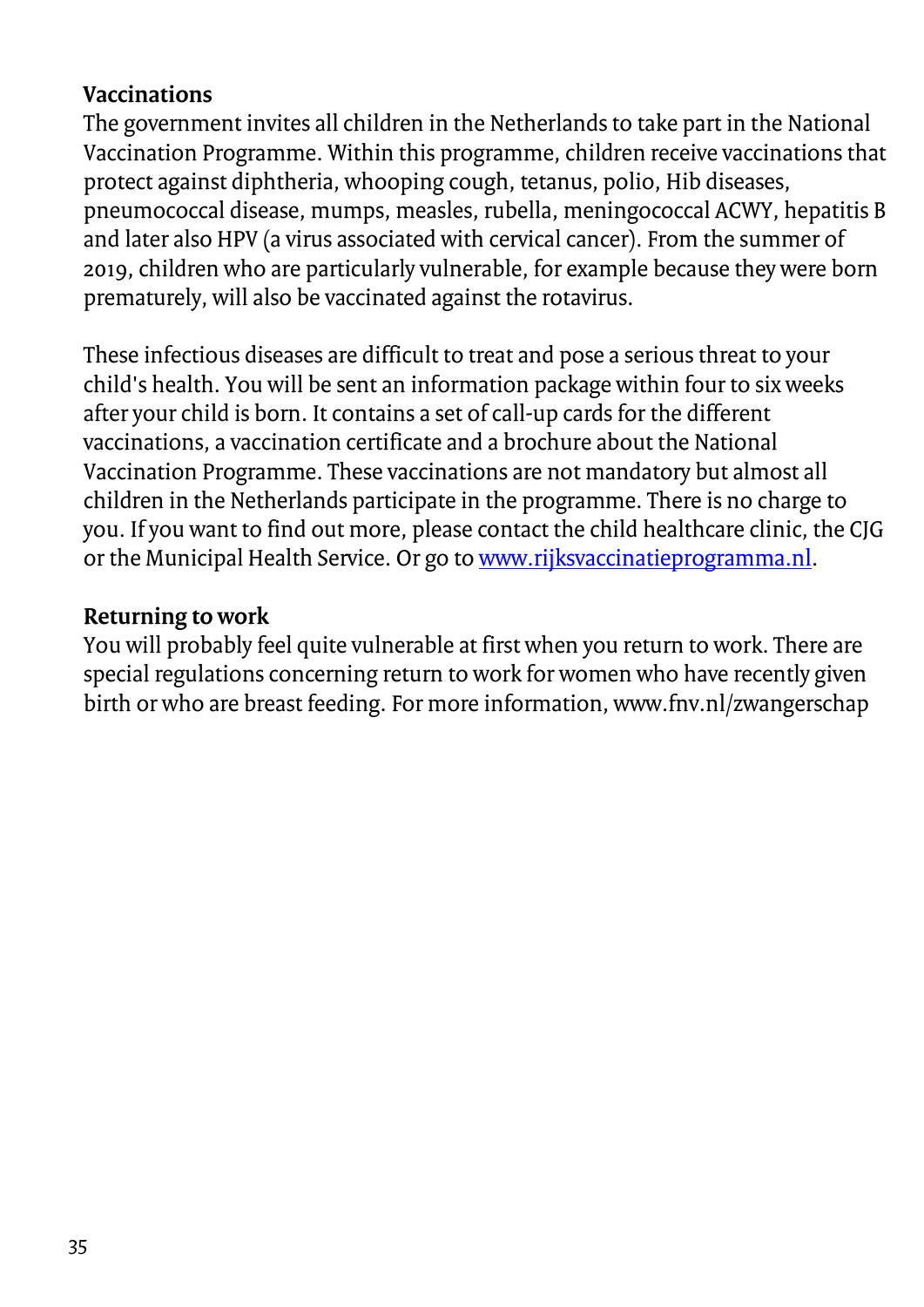### <span id="page-35-0"></span>9. Privacy

### **1. Information about your pregnancy and delivery**

### **Use of information for your healthcare**

Your midwife, obstetrician or general practitioner and/or maternity assistant registers information about your pregnancy in a healthcare file. This is a legal duty of every healthcare professional. This registration is necessary in order to be able to provide good care for you and your child. In the file is information about your health status and that of your child, and information about the tests that have been carried out and treatments. Healthcare professionals who are involved with your treatment have access to your information when it is necessary for their work. Because the various healthcare professionals who are directly involved in your care may share the infor- mation on you and your child with each other, they know what each one is doing and what has been agreed. All these healthcare professionals have a legal obligation of confidentiality (professional secrecy or privilege).

### **Use of information for improving national quality of care and for research**

The midwife, general practitioner, obstetrician or the paediatrician who has treated your child provides information to the Perinatal Registry (perinatal refers to the period around the pregnancy and birth). Information from the different healthcare professionals over the whole period is collected in this registry. This information can be used to improve the quality of healthcare, including via the perinatal audit (during a perinatal audit healthcare professionals analyse the healthcare actually provided in a critical and structured way).

This information is further used for scientific research, which can help expand medical knowledge about pregnancy and birth. Only anonymous information is used for scientific research. Information that could be traced back to you or your child is only used if you give your express permission for this.

The Netherlands Perinatal Registry is maintained by the organisation Perined, on behalf of midwives, GPs, obstetricians and paediatricians. For more information (in Dutch) on privacy protection of your personal data held by the Perinatal Registry or the Perinatal Audit, visit Perined's websit[e www.perined.nl a](http://www.perined.nl/)nd click on 'Privacy'.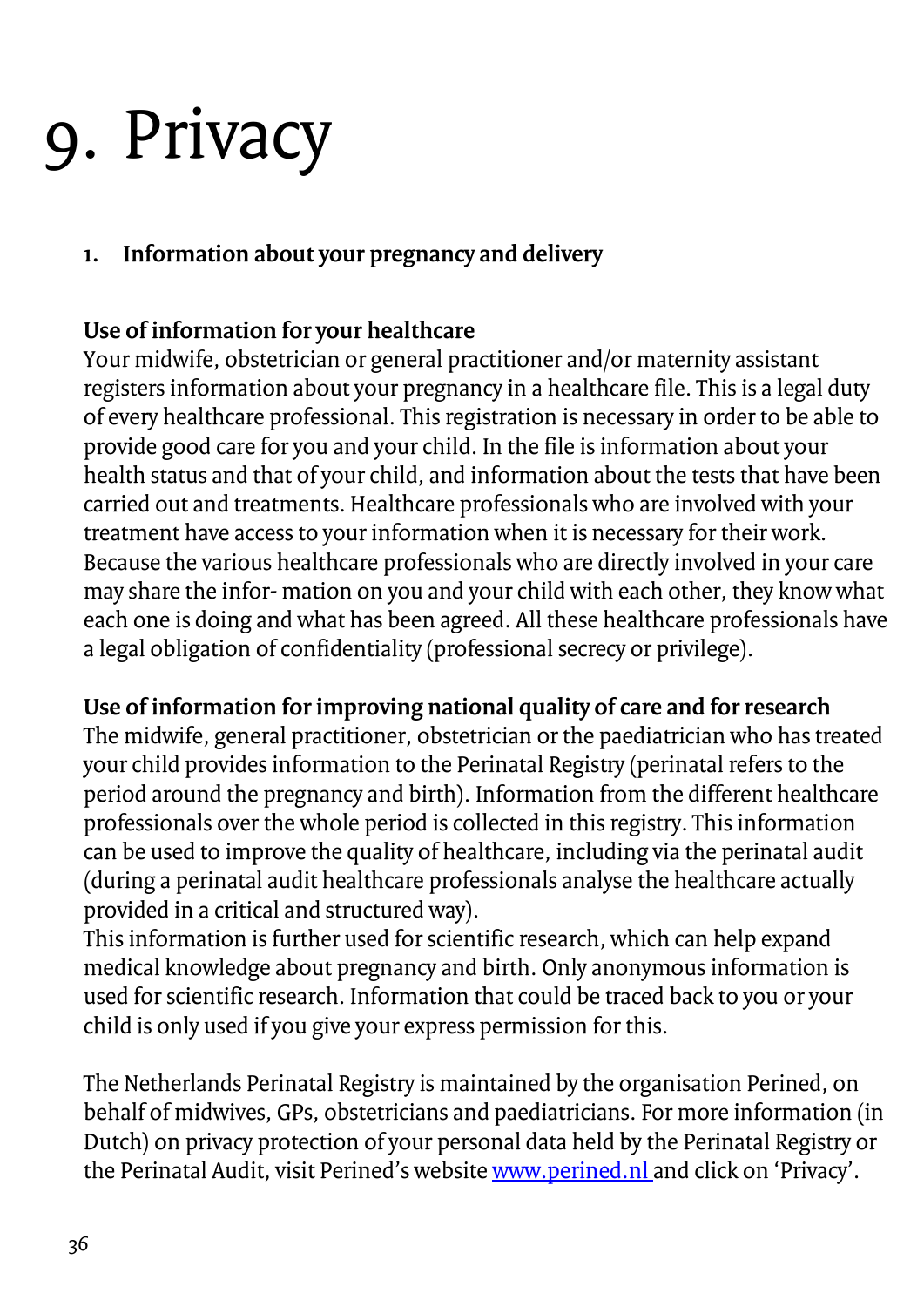### **2. Screenings during the pregnancy**

### **Information about the screenings**

During the pregnancy it is also possible for you to participate in a few screenings and after the birth you will be offered screenings for your baby. A screening enables certain diseases and disorders to be discovered at a very early stage. It is good to know what you can expect from a screening. This is why you are given information by your midwife and in this brochure. More information about the screenings can be found on the RIVM websites that are mentioned in this brochure (see chapter 10). Information about the blood test (see chapter 4) can be found at the end of this chapter.\* You decide whether you or your child takes part in the screenings.

### **Information about the screening in a national information system**

If you participate in a screening during the pregnancy, your name, address, date of birth and test results from the screening will be entered into a national information system. In order for your child to be invited for the heel prick and hearing tests, the civil register of the local municipality passes on its information on your newborn child. This information is also entered in the information system for screenings. The information systems are necessary to allow the screening to progress well and to monitor the quality of execution of the screening. Anonymous information and test results are also used for national statistics and for scientific research in order to improve the screening and the treatment provided. More information about your privacy in the screening programmes during pregnancy can be found in the brochures and on the RIVM websites for the different programmes. These are given in chapter 9.

### **The national information system and your privacy**

The national information systems are well protected. Only those people who need to see your information to perform the screening have access to the data. The legislation on the protection of your privacy is applicable here. A privacy statement containing more information about your privacy can be found at www.rivm.nl/ bevolkingsonderzoeken-en-screeningen under `Legal information'. This website also contains information about the information systems, which data is stored and how you can have your data removed.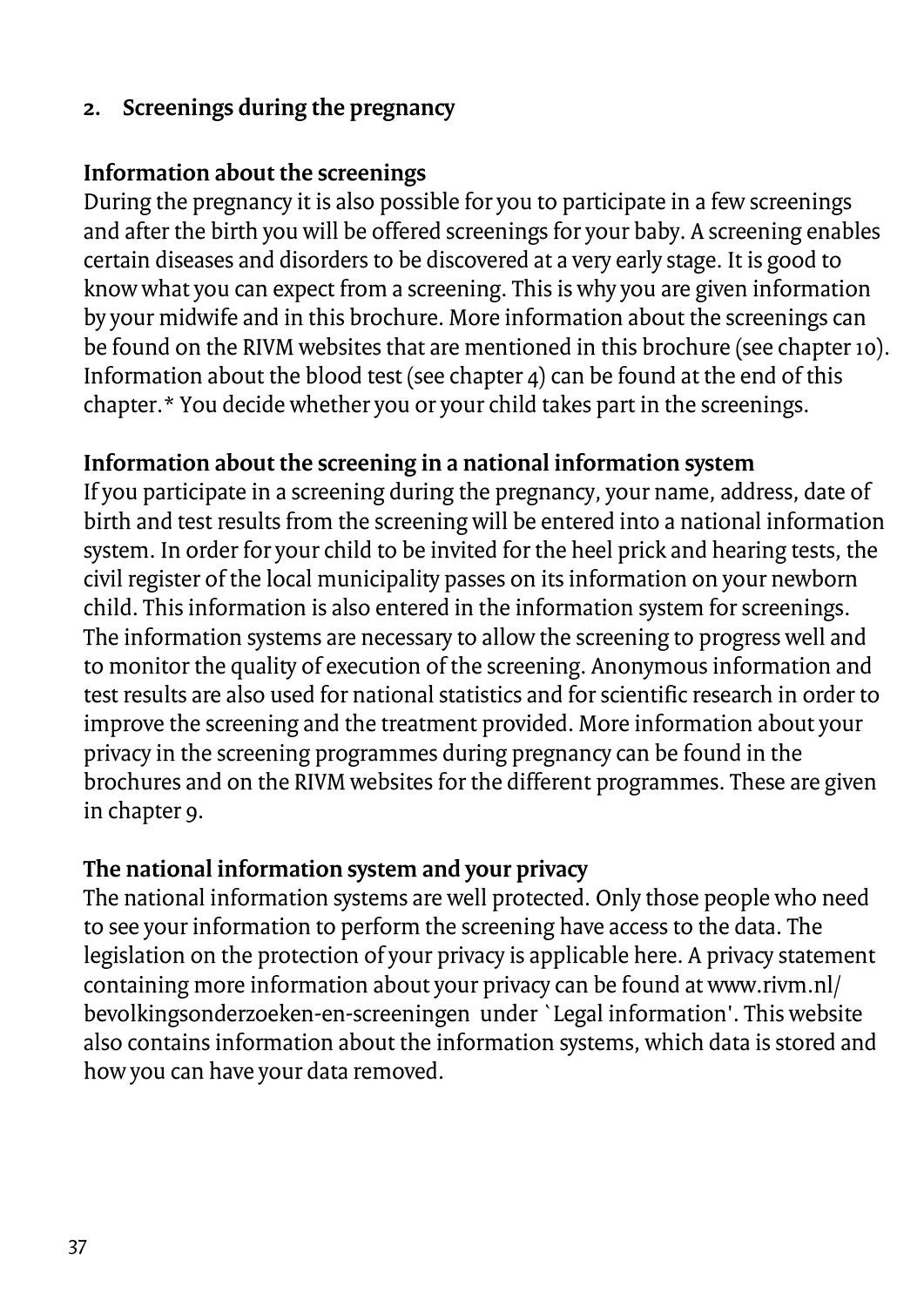\* Information about the 12-week blood test

Early in the pregnancy you can have your blood screened for infectious diseases and for antibodies to certain blood groups. You can read more about this in chapter 4 of this brochure. The results of this test are entered into your own healthcare file by your midwife or obstetrician. Your data are also entered into the national information system (Praeventis) for the screening. In the section above you can read why this is necessary, what happens to your data, how your privacy is ensured and how you can have your data deleted. Your data may, in certain cases, also be registered in a national information system (TRIX) that is managed by the blood bank (Sanquin Foundation for Blood Supplies). If, in the future, you should need blood, the blood transfusion laboratory can view your data. The Dutch Data Protection Act applies to this registry. Your data will never be made available to third parties without your permission.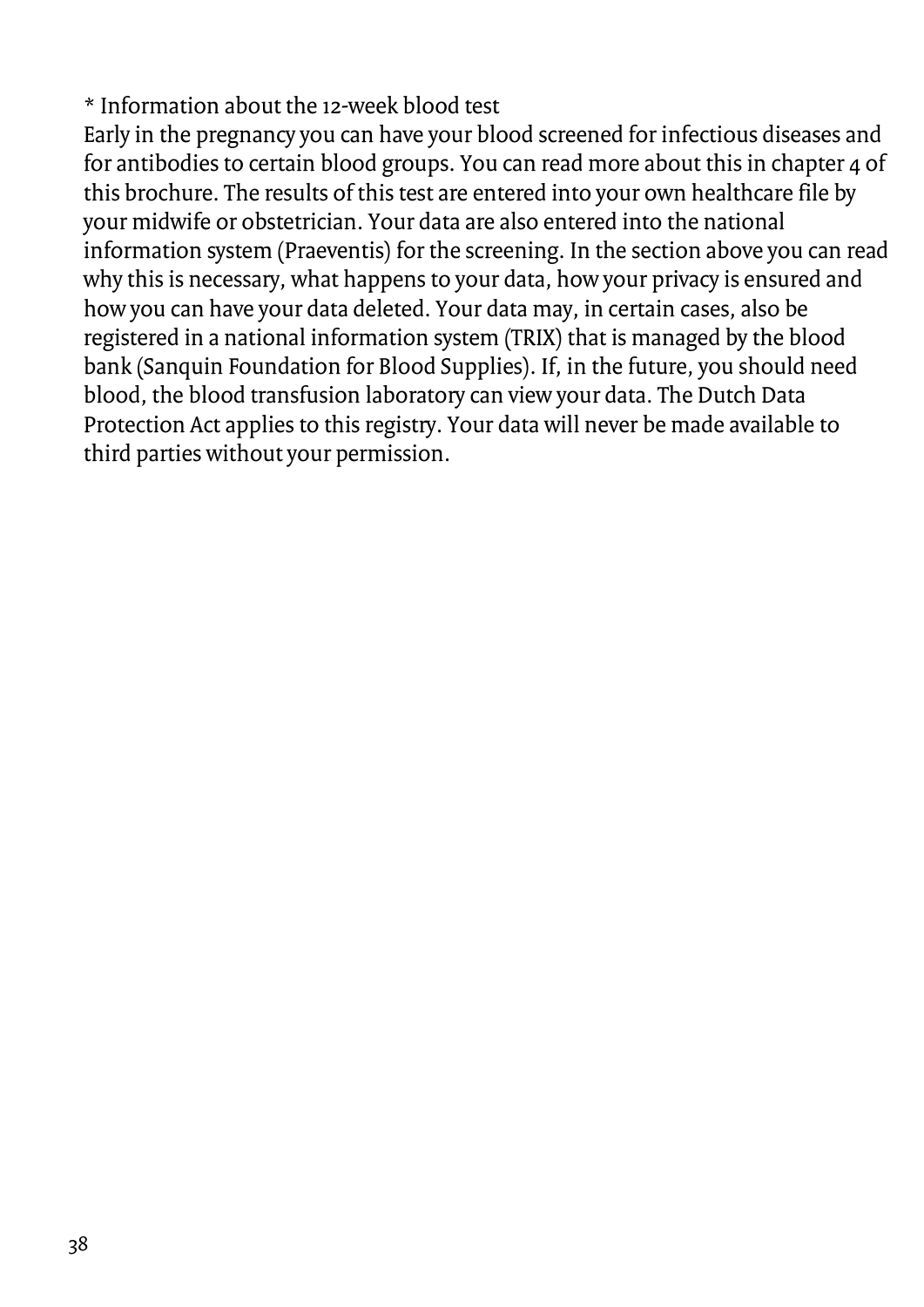### <span id="page-38-0"></span>10. More information

### **Website of the midwives**

#### www.deverloskundige.nl

The professional organisation for midwives (KNOV) has a website where you'll find a lot of information about pregnancy and childbirth. Here you can find details of the guidance and supervision provided by the midwife before, during and after your pregnancy. You can also download leaflets about childbirth positions and pain relief, for example. To be sure that you are well prepared for the birth, there is an online birth plan that you can fill in. The website also makes it easy for you to find a midwife in your area.

### **Website of the obstetricians**

### www.degynaecoloog.nl

The patient website of the professional association of gynaecologists contains a lot of information about, among other things, minor and major complications during pregnancy or childbirth.

### **Website of the general practitioners**

#### www.thuisarts.nl

By searching on `zwangerschap' or `bevalling' in this website you can find information about these topics on this website, for example, about problems during the pregnancy, about your diet, anaemia, and the period after the birth.

### **Website of the College for Perinatal Care**

www.allesoverzwanger.nl

This website contains a digital brochure that describe how birth care is structured in the Netherlands and what role parents (to be) play. This brochure is written by health care provider organisations and clients in the birth care.

The College for Perinatal Care (CPZ) is a national college in which all parties that deal with birth care in the Netherlands work together.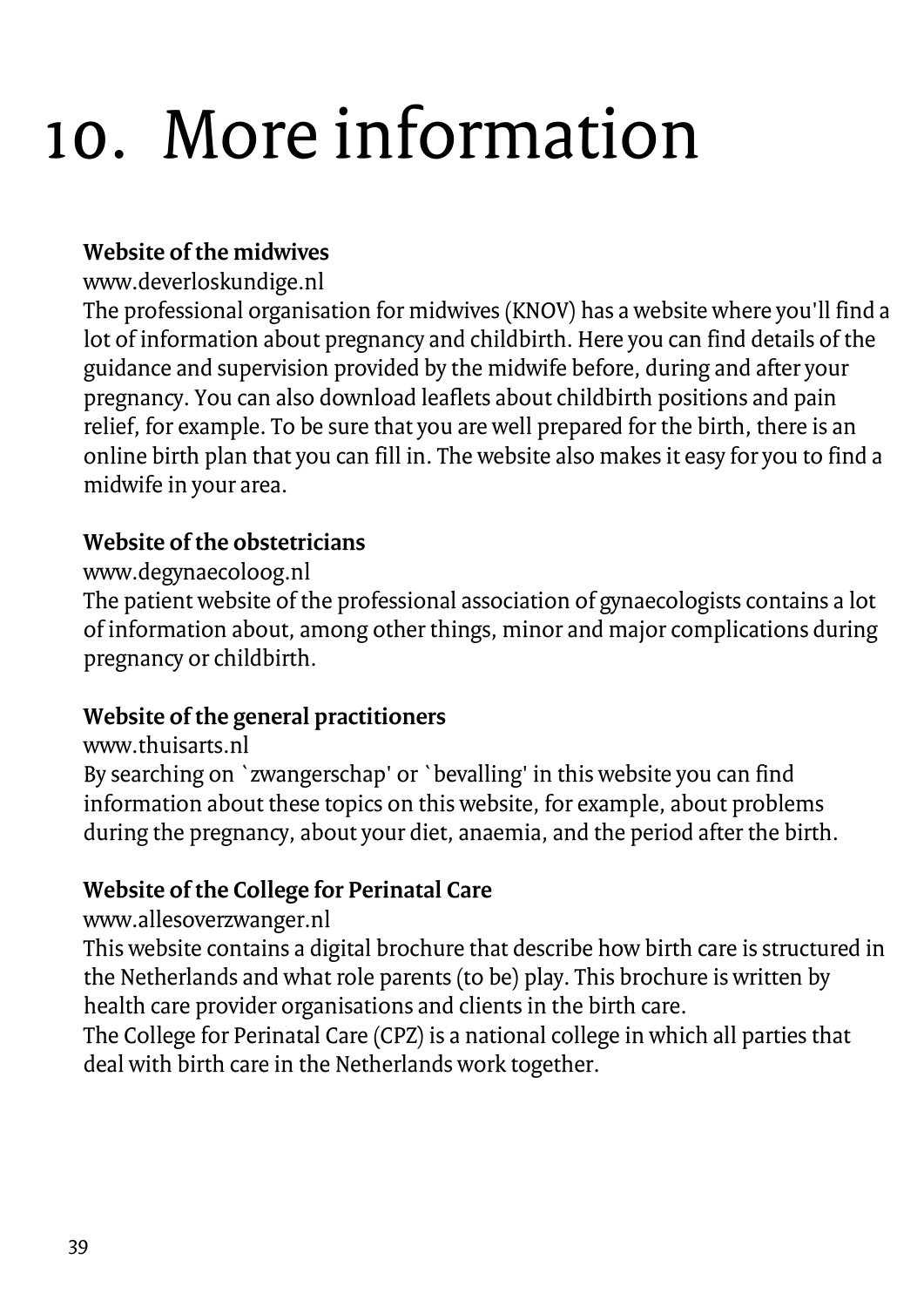### **Website of the Dutch National Institute of Public Health and the Environment (RIVM) about the screenings for pregnant women and newborns and the national vaccination programme**

www.rivm.nl/bloedonderzoek-zwangeren: information about the blood test for pregnant women. The leaflet is located under `Leaflets'.

www.onderzoekvanmijnongeborenkind.nl: information and a selection tool for the screening for Down syndrome, Edwards' syndrome, Patau's syndrome and the 20 week ultrasound scan. The leaflet is located under `Leaflets'.

www.rivm.nl/gehoorscreening: information about the hearing screening for newborns. The brochure is located under `Meer informatie' (More information). www.rivm.nl/hielprik: information about the heel prick test for newborns. The leaflet is located under `Documents'.

The websites contain brochures with general information about these tests in English and, in most cases, also in French, German, Polish, Spanish, Portuguese, Turkish, Papiamento, Chinese and Arabic.

www.rijksvaccinatieprogramma.nl: contains information about the national vaccination programme.

### **Websites of the Erfocentrum**

www.erfelijkheid.nl: much information about heredity, DNA testing and genetic disorders.

www.zwangerwijzer.nl: contains a questionnaire for men and women. After completing the questionnaire, you will receive an overview of your answers. If the questionnaire identifies any risks to you or your baby's health, information about the risks will be provided.

### **Website of the Lareb Pharmacovigilance Centre about the use of medication during and after pregnancy**

www.lareb.nl

This website contains a lot of information about the use of medication during pregnancy and breastfeeding. If you search for the name of your medicine, you will find the information that applies to you.

### **Website of the Netherlands Nutrition Centre**

www.voedingscentrum.nl/zwanger

The website of the Netherlands Nutrition Centre provides extensive details about nutrition during pregnancy and about your child's nutrition.